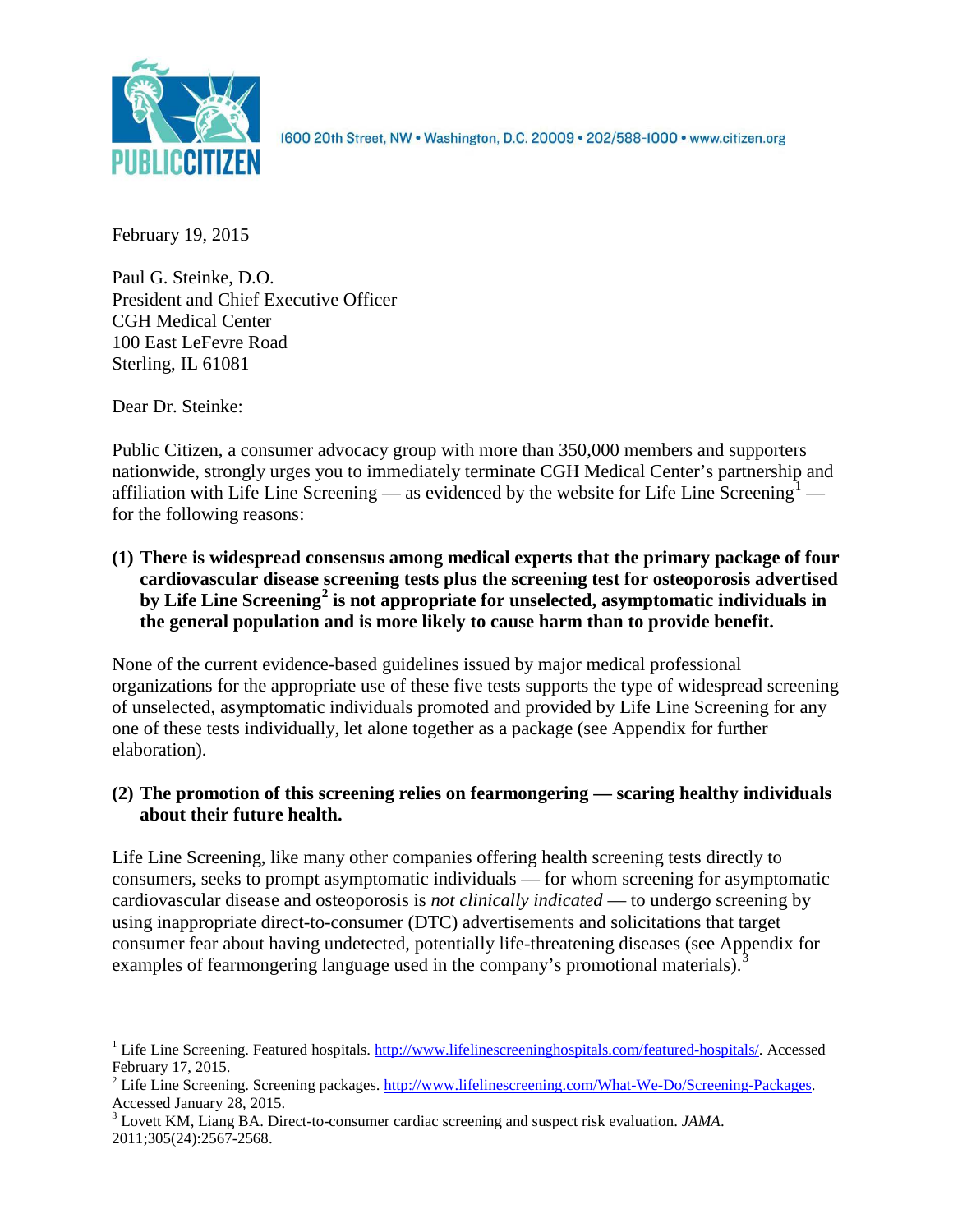## **(3) For many people, false-positive test results from this screening can lead to unfounded anxiety and additional unnecessary, risky, and costly diagnostic procedures and treatment interventions.**[4](#page-1-0),[5](#page-1-1)

Because this screening is performed broadly on *unselected, predominantly asymptomatic populations* (i.e., those not at significant risk), many people will have false**-**positive test results. False-positive results can cause unfounded anxiety and lead to additional diagnostic procedures and treatments, exposing screened individuals to additional risk of physical harm without providing offsetting benefits.

In addition to physical and psychological harms, false-positive results from medically inappropriate screening tests also cause financial harms to the people screened and to others. Unnecessary costs are borne *directly* by the screened patients/consumers for the initial screening and for some of the unnecessary follow-up testing and treatment interventions. Additionally, *indirect* cost to the broader insured population results from insurance companies passing on the costs of superfluous follow-up testing and treatment via increased premiums.

# **(4) Screening unselected, asymptomatic people will lead to** *overdiagnosis***, which occurs when individuals are diagnosed with conditions that will never cause symptoms or death.**

Some individuals undergoing inappropriate screening will have certain true-positive abnormal results, leading to the diagnosis of conditions that will never cause symptoms or death, a problem known as overdiagnosis.<sup>[6](#page-1-2)</sup> As with false-positive test results, overdiagnosis leads to unnecessary anxiety and unnecessary medical interventions. For example, imaging tests, such as the ultrasound cardiovascular disease screening tests offered by Life Line Screening, can detect abnormalities that for many people are minor and not destined to ever progress enough to cause symptoms or death; these people cannot benefit from treatment. In fact, they can only be harmed. When healthy people are systematically encouraged to get screened, overdiagnosis and the problems caused by it are made worse.<sup>[7](#page-1-3)</sup>

# **(5) The promotion and provision of this screening is** *unethical***.**

First, it is exploitative for Life Line Screening to profit from the promotion of medically nonbeneficial testing through the use of misleading advertisements and solicitations that play on people's fear. Second, this screening violates the ethical principles of beneficence (the duty to promote good and act in the best interest of the patient and the health of society) and nonmaleficence (the duty to do no harm to patients).<sup>[8](#page-1-4),[9](#page-1-5)</sup> Finally, direct-to-consumer promotional

<span id="page-1-5"></span><span id="page-1-0"></span><sup>4</sup> Lovett KM, Liang BA. Direct-to-consumer cardiac screening and suspect risk evaluation. *JAMA*.

<span id="page-1-1"></span><sup>2011;305(24):2567-2568.</sup> <sup>5</sup> Perry S. Buyer beware on 'direct-to-consumer' health screenings. March 21, 2012. *MinnPost.*  [http://www.minnpost.com/second-opinion/2012/03/buyer-beware-direct-consumer-health-screenings.](http://www.minnpost.com/second-opinion/2012/03/buyer-beware-direct-consumer-health-screenings) Accessed January 14, 2015.

<span id="page-1-2"></span><sup>6</sup> Welch HG, Schwartz LM, Woloshin S. *Overdiagnosed: Making People Sick in the Pursuit of Health*. 1st ed. Boston, MA: Beacon Press; 2011: at *xiv*.<br><sup>7</sup> *Ibid*. Page 44.<br><sup>8</sup> Wallace EA, Schumann JH, Weinberger SE. Ethics of commercial screening tests. *Ann Intern Med*.

<span id="page-1-3"></span>

<span id="page-1-4"></span><sup>2012;157(10):747-748.</sup>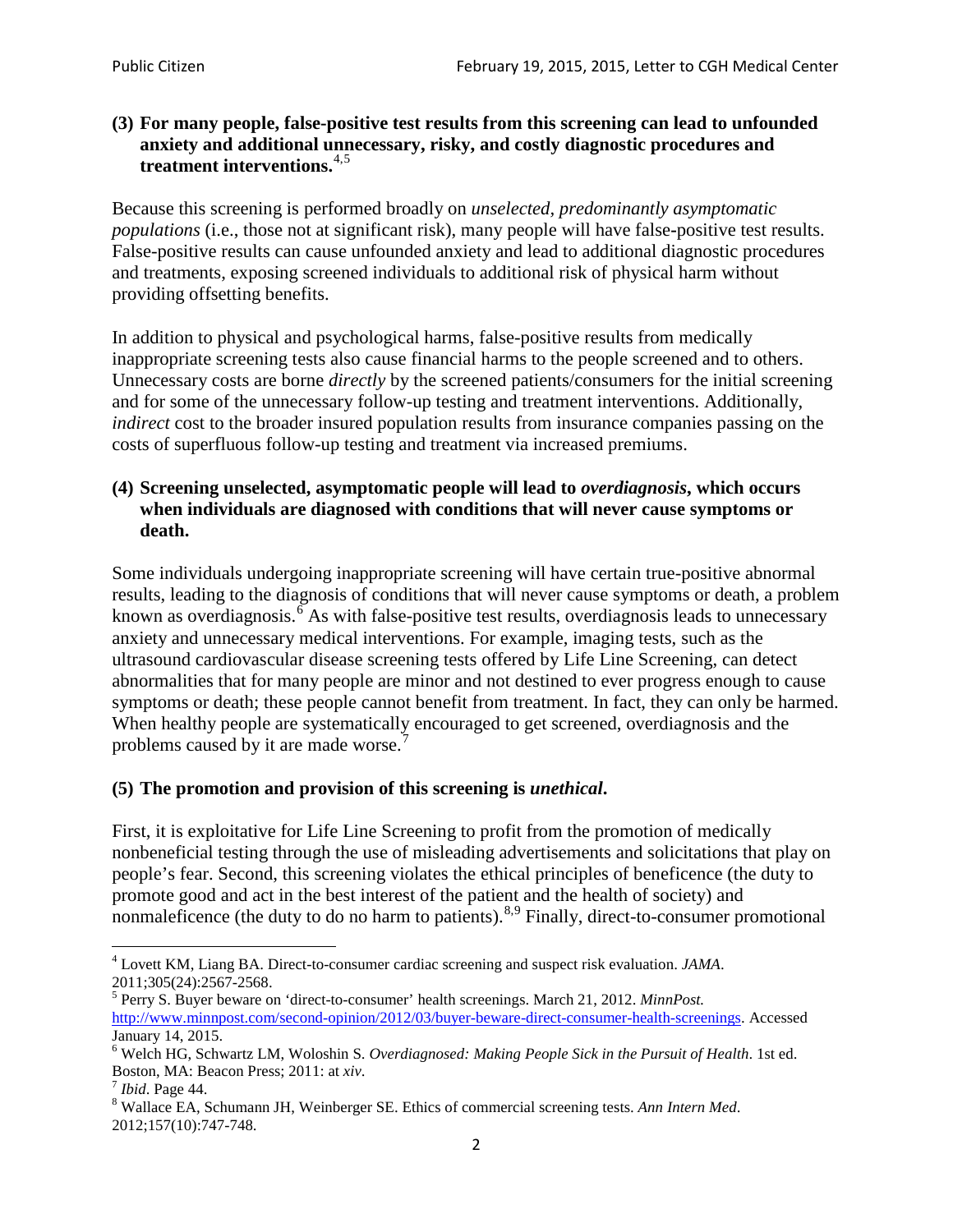materials for screening tests that fail to disclose published guidelines on recommended indications for these tests, as well as the risks of harm, violate the ethical principle of respect for persons and patient autonomy (the duty to protect and foster a patient's free, uncoerced choices). $\frac{10,11}{10,11}$  $\frac{10,11}{10,11}$  $\frac{10,11}{10,11}$  $\frac{10,11}{10,11}$ 

For these reasons, your institution's partnership with Life Line Screening does a great disservice to the community that you serve and adversely impacts public health more broadly. It is therefore imperative that your institution sever its relationship with Life Line Screening and refrain from endorsing the company's heavily promoted, nonselective, community**-**wide cardiovascular disease and osteoporosis screening programs.

Of note, many institutions like yours responded positively to similar requests from Public Citizen. In particular, on June 19, 2014, we wrote letters to 20 hospitals and medical institutions that had partnered with HealthFair, another company that inappropriately promotes similar direct-to-consumer cardiovascular disease screening tests, urging them to immediately sever their relationship with the company. [12](#page-2-2) Fifteen of the 20 institutions have informed either us or representatives of the news media that they have terminated or will be terminating their relationships with HealthFair. Public Citizen applauded these actions.

On August 11, 2014, the *Journal of the American Medical Association* published a Viewpoint article critical of hospital relationships with DTC disease screening companies.<sup>13</sup> The article co-authored by Erik Wallace, M.D., Associate Dean for the Colorado Springs Branch of the University of Colorado School of Medicine; John Schumann, M.D., Interim President, University of Oklahoma-Tulsa; and Steven Weinberger, M.D., Executive Vice President and Chief Executive Officer of the American College of Physicians, the pre**-**eminent national organization of internists — concluded as follows:

If the primary goal of hospitals and DTC screening companies is to improve the health of the populations they serve, then both entities should provide clear and convincing evidence of net benefit with the tests and treatments they offer. Given the controversy over the values and ethics of DTC screening companies and the services they offer, hospitals should clearly and publicly explain their relationships with DTC screening companies, given the lack of evidence to support mass vascular screenings. Hospitals also should justify such relationships transparently or, as Public Citizen suggests, sever such relationships.

Finally, we would also like to call to your attention the fact that on January 22, 2015, Public Citizen requested that the Federal Trade Commission investigate the advertising and promotional

<sup>&</sup>lt;sup>9</sup> Snyder L, American College of Physicians Ethics, Professionalism, and Human Rights Committee. American College of Physicians ethics manual. Sixth edition. Ann Intern Med. 2012;156(1):73-104.

<span id="page-2-0"></span><sup>&</sup>lt;sup>10</sup> Wallace EA, Schumann JH, Weinberger SE. Ethics of commercial screening tests. *Ann Intern Med*. 2012;157(10):747-748.

<span id="page-2-1"></span> $11$  Snyder L, American College of Physicians Ethics, Professionalism, and Human Rights Committee. American College of Physicians ethics manual: Sixth edition. *Ann Intern Med*. 2012;156(1):73-104.<br><sup>12</sup> Public Citizen. Letters to twenty hospitals and medical institutions asking them to end their partnerships with

<span id="page-2-2"></span>HealthFair. [http://www.citizen.org/hrg2206.](http://www.citizen.org/hrg2206) Accessed October 2, 2014.

<span id="page-2-3"></span><sup>13</sup> Wallace EA, Schumann JH, Weinberger SE. Hospital relationships with direct-to-consumer screening companies. *JAMA*. 2014;312(9):891-892. Published online August 11, 2014. doi:10.1001/jama.2014.9500.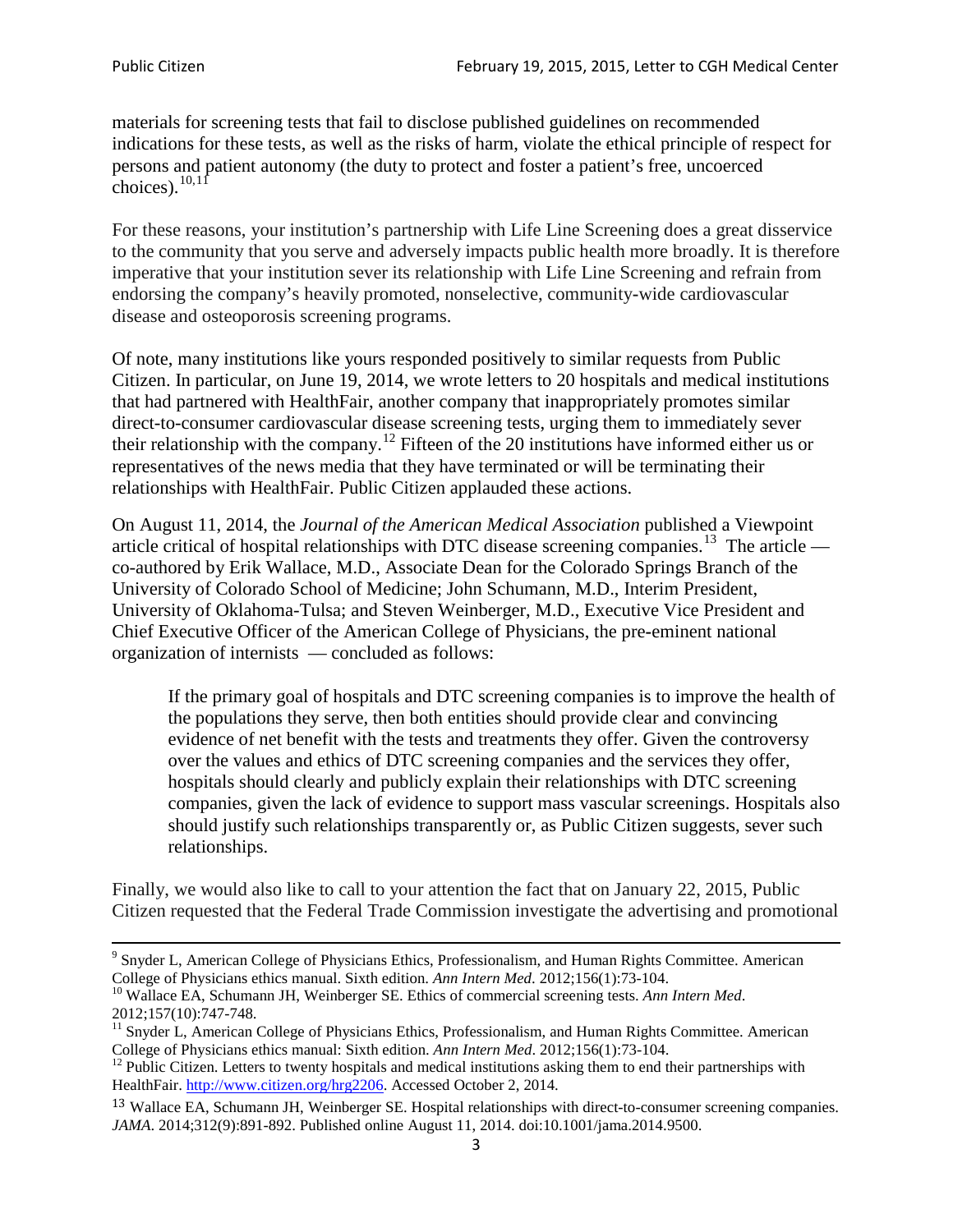activities of Life Line Screening. There is evidence that the company's advertising and promotional materials contain numerous statements that may be deceptive within the meaning of the Federal Trade Commission Act. These materials make unsubstantiated medical-benefit efficacy claims about Life Line Screening's primary cardiovascular disease and osteoporosis screening package, and they omit information material to consumers regarding the risks of adverse health-related outcomes and financial harms that may result from the screening.

Thank you for your prompt attention to this important patient safety and public health issue. Please contact us when you end your relationship with Life Line Screening.

Sincerely,

Vikram Krishnasamy, M.D., M.P.H. Researcher Public Citizen's Health Research Group

Michael Carome, M.D. **Director** Public Citizen's Health Research Group

Sidney M. Wolfe, M.D. Founder and Senior Adviser Public Citizen's Health Research Group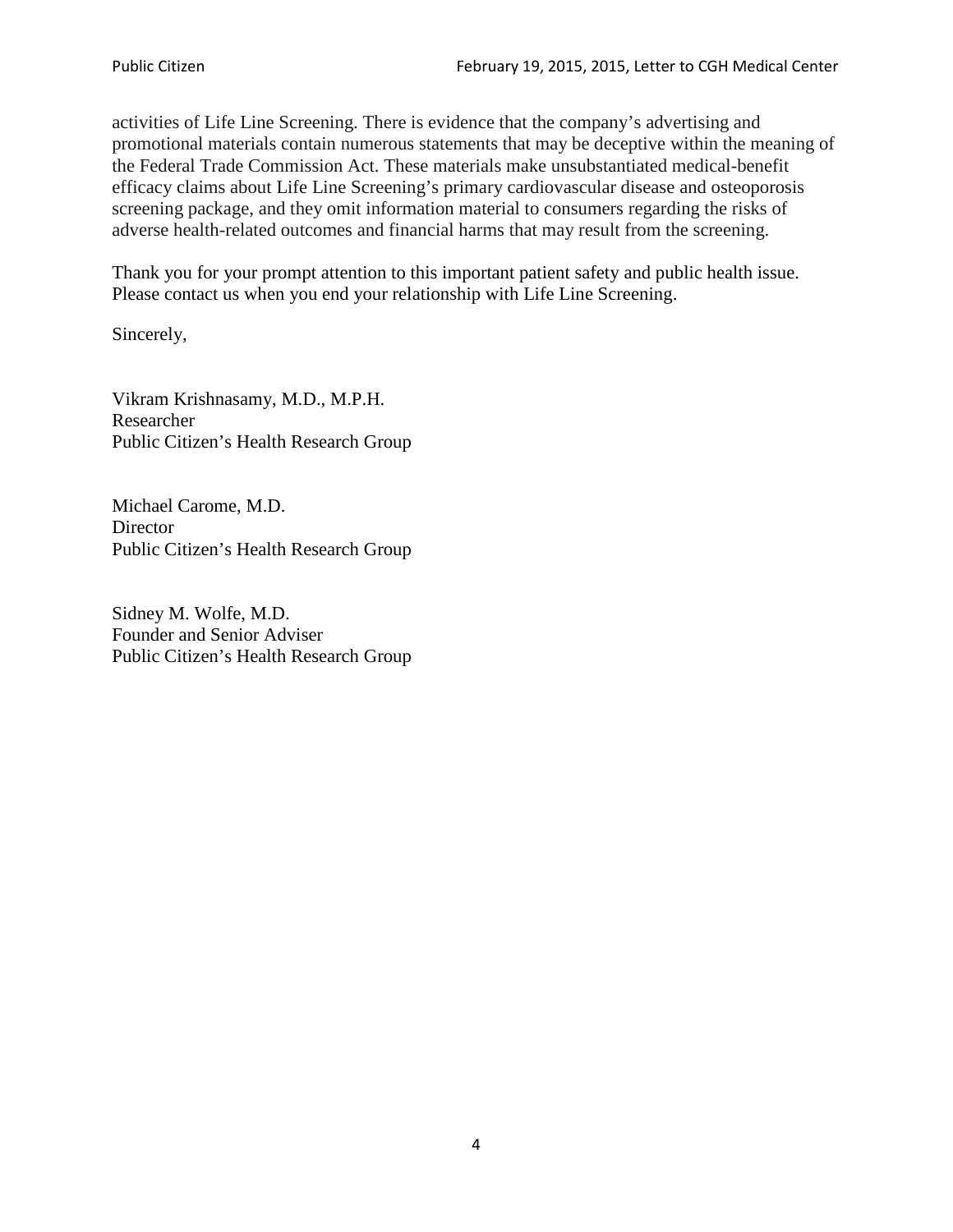# **Appendix**

# **Assessment of Cardiovascular Disease and Osteoporosis Screening Tests Offered by Life Line Screening**

Life Line Screening heavily promotes directly to consumers a package of four cardiovascular disease screening tests plus an osteoporosis risk assessment test.<sup>[14](#page-4-0),[15](#page-4-1)</sup> The four cardiovascular disease screening tests in the package are an electrocardiogram to screen for atrial fibrillation, a carotid artery ultrasound, an abdominal aortic aneurysm ultrasound, and a peripheral arterial disease test. The osteoporosis risk assessment test is an ultrasound of the heel bone to measure bone mass density.

Promotional materials describing these screening tests on the Life Line Screening website and in direct-to-consumer print solicitations mailed directly to people's homes misleadingly note the following:

Since our inception in 1993, we have screened nearly eight million people, and currently screen nearly one million people each year at over 16,000 screening events nationwide. Through this experience, we often identify serious health issues and **have helped save thousands of lives**. [16](#page-4-2) [Emphasis added]

"These screenings have **proven to be safe and accurate** in detecting your risks of stroke and vascular disease – so you and your doctor can do something about it before it's too late."<sup>[17](#page-4-3)</sup> [Emphasis added]

The Life Line Screening promotional materials recommend that adults over age 50 undergo these five screening tests annually:<sup>[18](#page-4-4),[19,](#page-4-5)[20,](#page-4-6)[21](#page-4-7),[22](#page-4-8)</sup>

Q. Who needs to be screened?

A. The answer is anyone over 50 who wants to be proactive about his or her health. …

<span id="page-4-0"></span><sup>&</sup>lt;sup>14</sup> Life Line Screening. Screening packages. [http://www.lifelinescreening.com/What-We-Do/Screening-Packages.](http://www.lifelinescreening.com/What-We-Do/Screening-Packages) AccessedJanuary 9, 2015.

<span id="page-4-1"></span><sup>&</sup>lt;sup>15</sup> Undated letter from Kevin DeWeese, Director of Clinical Operations, Life Line Screening, to a consumer.

Received November 2014.<br><sup>16</sup> Life Line Screening. Who we are. http://www.lifelinescreening.com/Who-We-Are. Accessed January 9, 2015.

<span id="page-4-3"></span><span id="page-4-2"></span><sup>&</sup>lt;sup>17</sup> Undated letter from Kevin DeWeese, Director of Clinical Operations, Life Line Screening, to a consumer. Received November 2014.

<span id="page-4-4"></span><sup>&</sup>lt;sup>18</sup> Life Line Screening. Atrial fibrillation screening. [http://www.lifelinescreening.com/What-We-Do/What-We-](http://www.lifelinescreening.com/What-We-Do/What-We-Screen-For/Atrial-Fibrillation)[Screen-For/Atrial-Fibrillation.](http://www.lifelinescreening.com/What-We-Do/What-We-Screen-For/Atrial-Fibrillation) Accessed January 9, 2015.

<sup>&</sup>lt;sup>19</sup> Life Line Screening. Carotid artery disease screening. [http://www.lifelinescreening.com/What-We-Do/What-We-](http://www.lifelinescreening.com/What-We-Do/What-We-Screen-For/Carotid-Artery-Disease)

<span id="page-4-6"></span><span id="page-4-5"></span>[Screen-For/Carotid-Artery-Disease.](http://www.lifelinescreening.com/What-We-Do/What-We-Screen-For/Carotid-Artery-Disease) Accessed January 9, 2015.<br><sup>20</sup> Life Line Screening. Abdominal aortic aneurysm screening.. http://www.lifelinescreening.com/What-We-Do/What-We-Do/What-We-Screen-For/Abdominal-Aortic-Aneury

<span id="page-4-7"></span><sup>&</sup>lt;sup>21</sup> Life Line Screening. Peripheral arterial disease screening. [http://www.lifelinescreening.com/What-We-Do/What-](http://www.lifelinescreening.com/What-We-Do/What-We-Screen-For/Peripheral-Arterial-Disease)

<span id="page-4-8"></span>[We-Screen-For/Peripheral-Arterial-Disease.](http://www.lifelinescreening.com/What-We-Do/What-We-Screen-For/Peripheral-Arterial-Disease) Accessed January 9, 2015.<br><sup>22</sup> Life Line Screening. Osteoporosis screening/bone density test. [http://www.lifelinescreening.com/What-We-](http://www.lifelinescreening.com/What-We-Do/What-We-Screen-For/Osteoporosis)[Do/What-We-Screen-For/Osteoporosis.](http://www.lifelinescreening.com/What-We-Do/What-We-Screen-For/Osteoporosis) Accessed January 9, 2015.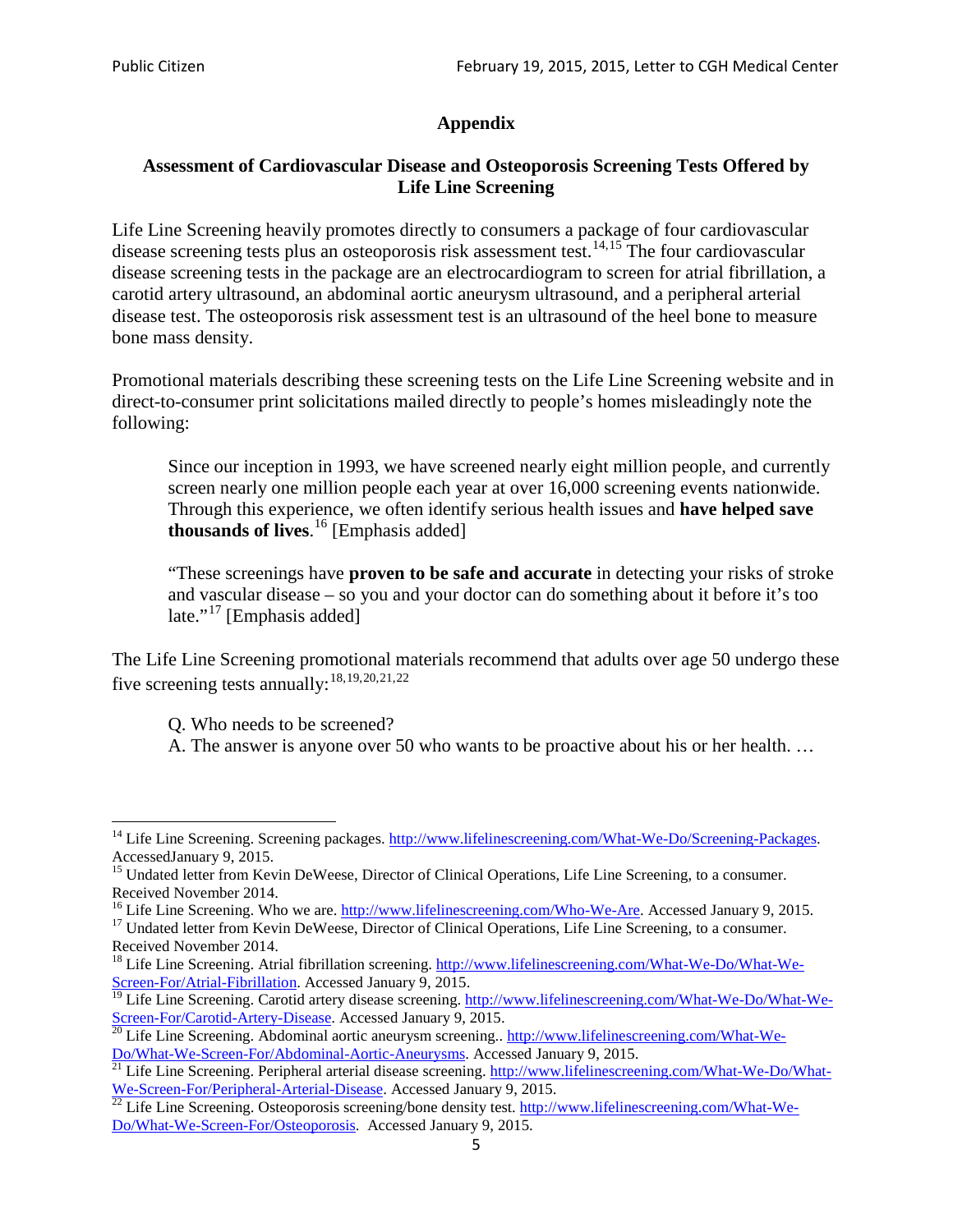However if you have a family history of stroke or heart disease, or if you have high risk factors such as being overweight, high cholesterol, smoking, or lack exercise you may wish to be screened, even if you are in your  $40^{\circ}$ s.<sup>[23](#page-5-0)</sup>

Life Line Screening's primary package is offered at a price of \$149, purportedly providing consumers a "savings of \$181."<sup>[24](#page-5-1)</sup>

Life Line Screening seeks to prompt asymptomatic individuals for whom screening for asymptomatic cardiovascular disease and osteoporosis is *not clinically indicated* to undergo screening by using inappropriate direct-to-consumer advertisements and solicitations that target consumer fear about having undetected, potentially life-threatening diseases.<sup>[25](#page-5-2)</sup> Examples of such statements found on Life Line Screening's website and print solicitation materials include the following:

- Website: "The absence of risk factors does **not** guarantee that a person will not die from a heart attack. In fact, 1 in 3 people who develop a myocardial infarction (MI) will not have any of the conventional risk factors, which include smoking, unhealthy diet, obesity, physical inactivity, high blood pressure, diabetes and raised lipids."[26](#page-5-3) [Emphasis in original]
- Website: "Similarly, **80% – 85% of strokes occur without warning in asymptomatic patients**, so they can only be significantly reduced by finding and treating the disease before it happens."<sup>[27](#page-5-4)</sup> [Emphasis added]
- Website: "Abdominal aortic aneurysms pose a threat because **they are usually silent until a medical emergency occurs**."[28](#page-5-5) [Emphasis added]
- Website: "**Aneurysms are a health risk because they can burst or rupture. A ruptured aneurysm can cause severe internal bleeding, which can lead to shock or even death.**"<sup>[29](#page-5-6)</sup> [Emphasis in original]
- Website: "Your carotid arteries are the two large blood vessels in your neck that supply blood to your brain. When these arteries become clogged with cholesterol, they become

<span id="page-5-0"></span><sup>&</sup>lt;sup>23</sup> Life Line Screening. Questions  $\&$  answers about Life Line Screening. Enclosure to undated letter from Kevin DeWeese, Director of Clinical Operations, Life Line Screening, to a consumer. Received November 2014.

<span id="page-5-1"></span><sup>&</sup>lt;sup>24</sup> Undated letter from Kevin DeWeese, Director of Clinical Operations, Life Line Screening, to a consumer. Received November 2014.

<span id="page-5-2"></span><sup>25</sup> Lovett KM, Liang BA. Direct-to-consumer cardiac screening and suspect risk evaluation. *JAMA*.  $2011;305(24):2567-2568$ .<br><sup>26</sup> Life Line Screening. The benefits of ultrasound screening in key cardiovascular disease areas.

<span id="page-5-3"></span>[http://www.lifelinescreeningresearch.com/the-benefits-of-ultrasound-screening/.](http://www.lifelinescreeningresearch.com/the-benefits-of-ultrasound-screening/) Accessed January 9, 2015.<br><sup>28</sup> Life Line Screening. Abdominal aortic aneurysm screening. http://www.lifelinescreening.com/What-We-<sup>28</sup>

<span id="page-5-5"></span><span id="page-5-4"></span>[Do/What-We-Screen-For/Abdominal-Aortic-Aneurysms.](http://www.lifelinescreening.com/What-We-Do/What-We-Screen-For/Abdominal-Aortic-Aneurysms) Accessed January 9, 2015. <sup>29</sup> Life Line Screening. Abdominal aortic aneurysm (AAA).

<span id="page-5-6"></span>[http://www.lifelinescreening.com/~/media/Files/US/pdfs/FactSheetAAAupdated.ashx.](http://www.lifelinescreening.com/~/media/Files/US/pdfs/FactSheetAAAupdated.ashx) Accessed January 9, 2015.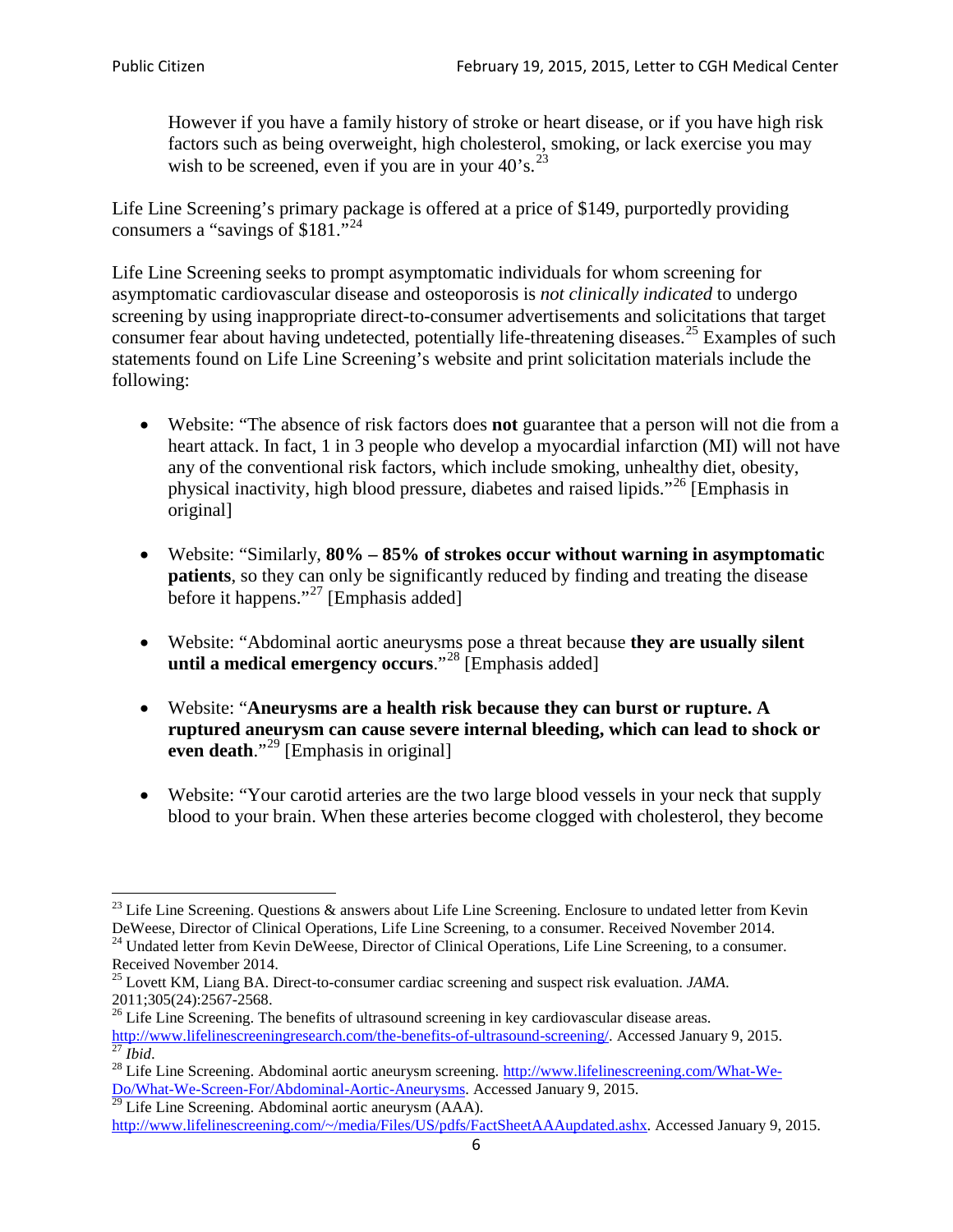**dangerously narrow**. **If a blood clot occurs in the carotid arteries, then blood cannot reach your brain and a stroke can result**. "<sup>[30](#page-6-0)</sup> [Emphasis added]

- Website: "A ruptured aortic aneurysm can cause massive internal bleeding and requires prompt emergency treatment to prevent death. **It is estimated that 80% of people with a ruptured aneurysm will die, and that many of these will die before being able to reach a hospital.**"<sup>[31](#page-6-1)</sup> [Emphasis added]
- Website: "As we age, bones begin to break down faster than new bone can be formed. Osteoporosis removes minerals from bones until they become so weak and brittle that they fracture very easily. Actions such as bending to pick up a newspaper, lifting a vacuum, or even coughing can cause a fracture. **Some fractures, such as hip fractures, may require hospitalization or major surgery, and may result in disability or even**  death."<sup>[32](#page-6-2)</sup> [Emphasis added]
- Direct-to-consumer letter: "These screenings have proven to be safe and accurate in detecting **your risks of stroke and vascular disease** – so you and your doctor **can do something about it before it's too late**."<sup>[33](#page-6-3)</sup> [Emphasis added]
- Direct-to-consumer letter: "The lifetime risk of stroke for middle-aged men and women is 1 in 5 for women and 1 in 6 for men, and **it takes a terrible toll on families**."[34](#page-6-4) [Emphasis added]
- Direct-to-consumer letter: "Life Line Screening has conducted nearly 8 million screenings, and customers sometimes tell us they feel the **screenings saved their lives**."[35](#page-6-5) [Emphasis added]
- Direct-to-consumer letter:  $36$  "What's inside your arteries?" [Emphasis in original]

As discussed below, a review of current evidence-based guidelines and relevant scientific literature fails to provide support for use of these five tests — individually or together as a package — for widespread screening of asymptomatic individuals in the general adult population over age 50 on a one-time basis, let alone annually. For many individuals, the risks of harm outweigh the benefits of the testing. Moreover, since the tests are not clinically indicated for most people being screened, and since many people will undergo additional unnecessary testing, these screenings are resulting in financial harm to many individuals.

<span id="page-6-0"></span><sup>&</sup>lt;sup>30</sup> Life Line Screening. Carotid artery disease screening. [http://www.lifelinescreening.com/What-We-Do/What-We-](http://www.lifelinescreening.com/What-We-Do/What-We-Screen-For/Carotid-Artery-Disease)[Screen-For/Carotid-Artery-Disease.](http://www.lifelinescreening.com/What-We-Do/What-We-Screen-For/Carotid-Artery-Disease) Accessed January 9, 2015.<br><sup>31</sup> *Ibid.* 32 Life Line Screening. Osteoporosis screening/bone density test. [http://www.lifelinescreening.com/What-We-](http://www.lifelinescreening.com/What-We-Do/What-We-Screen-For/Osteoporosis)

<span id="page-6-2"></span><span id="page-6-1"></span>[Do/What-We-Screen-For/Osteoporosis.](http://www.lifelinescreening.com/What-We-Do/What-We-Screen-For/Osteoporosis) Accessed January 9, 2015. <sup>33</sup> Undated letter from Kevin DeWeese, Director of Clinical Operations, Life Line Screening, to a consumer.

<span id="page-6-3"></span>Received November 2014.<br><sup>34</sup> Ibid.

<span id="page-6-4"></span>

<span id="page-6-5"></span><sup>34</sup> *Ibid*. 35 *Ibid*. 36 *Ibid*.

<span id="page-6-6"></span>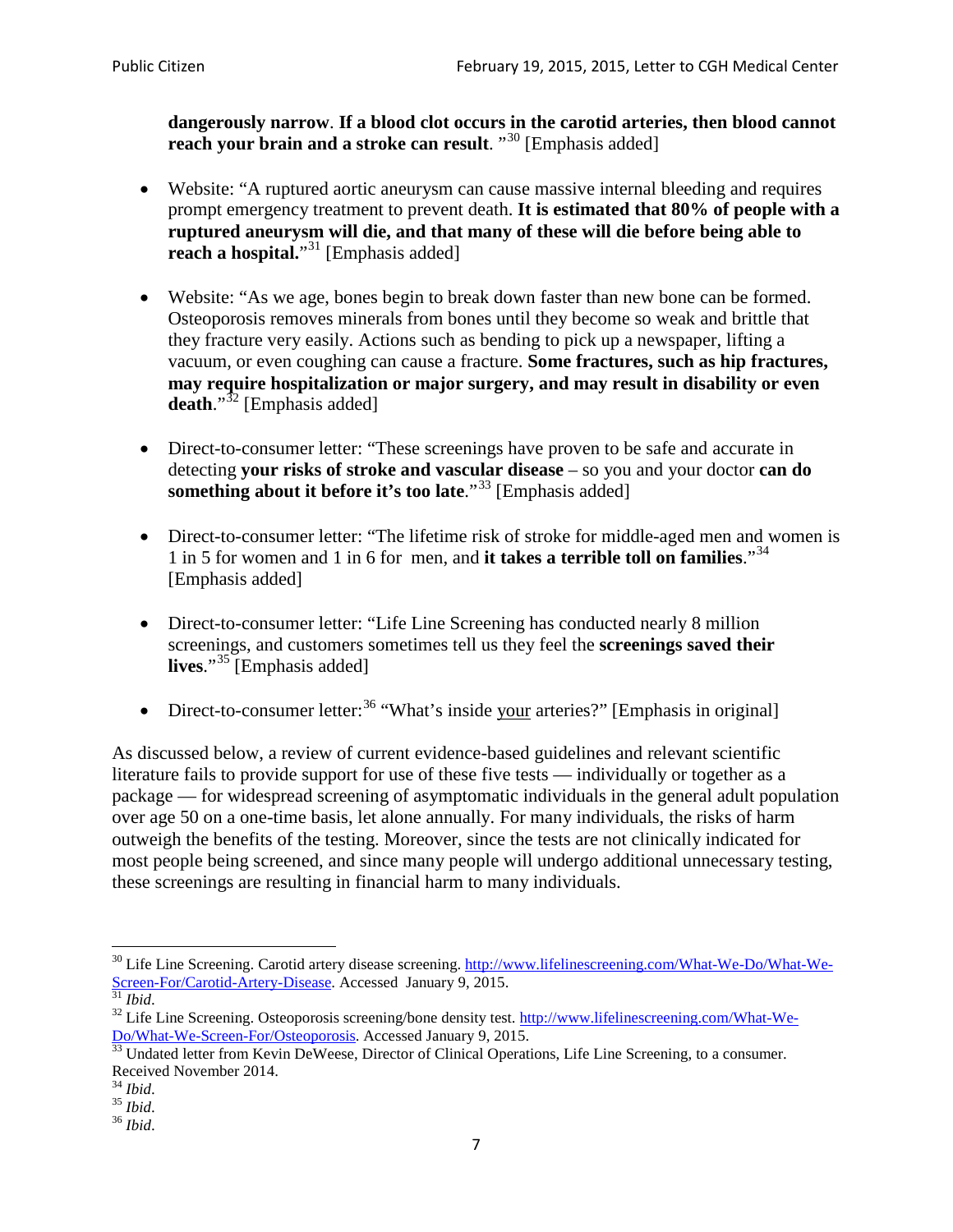Although the following screening tests sound appealing, each one either: (a) clinically benefits only appropriately selected high-risk groups of patients (rather than *all* adults over age 50); or (b) has not been scientifically proven to provide any clinically meaningful benefit to anyone. Widespread and indiscriminate use of these tests is likely to be harmful to large numbers of individuals in the general, asymptomatic population by yielding a significant number of falsepositive test results, leading to subsequent unnecessary diagnostic procedures and treatments, associated adverse effects of those procedures and treatments, and unwarranted anxiety in tested individuals. In addition, some individuals undergoing inappropriate screening will have truepositive abnormal results, but the abnormalities found will never cause symptoms or death, leading to overdiagnosis.

# **A. Atrial fibrillation screening with electrocardiogram (ECG):**

The Life Line Screening online promotional materials state:<sup>[37](#page-7-0)</sup>

Atrial Fibrillation is the most common type of heart arrhythmia (abnormal heartbeat). It occurs when the heart's upper chambers (the atria) beat irregularly or quiver. Without an effective heartbeat blood isn't pumped completely out of the atria, causing blood to pool and possibly clot. A clot can travel to other parts of the body, including the brain, where it may result in stroke.

Screening for Atrial Fibrillation

• A non-invasive procedure used to detect irregular heartbeat (a major risk factor for stroke), an Atrial Fibrillation screening is performed by attaching [ECG] electrodes above your wrists and ankles.

Who should have an atrial fibrillation screening?

• Anyone with risk factors for stroke, atrial fibrillation or carotid artery disease

How often should I get an atrial fibrillation screening?

• Annually

<span id="page-7-1"></span>However, we are not aware of any major medical professional organization that endorses widespread screening of asymptomatic patients younger than age 65 for atrial fibrillation. In addition, atrial fibrillation can be detected in most patients who have the condition simply by checking for an irregularly irregular pulse during a physical exam.

In 2011, the American Heart Association (AHA) and the American Stroke Association (ASA) jointly issued updated evidence-based guidelines for the primary prevention of stroke.<sup>[38](#page-7-1)</sup> The

<span id="page-7-0"></span><sup>&</sup>lt;sup>37</sup> Life Line Screening. Atrial fibrillation screening. [http://www.lifelinescreening.com/What-We-Do/What-We-](http://www.lifelinescreening.com/What-We-Do/What-We-Screen-For/Atrial-Fibrillation)[Screen-For/Atrial-Fibrillation.](http://www.lifelinescreening.com/What-We-Do/What-We-Screen-For/Atrial-Fibrillation) Accessed January 9, 2015.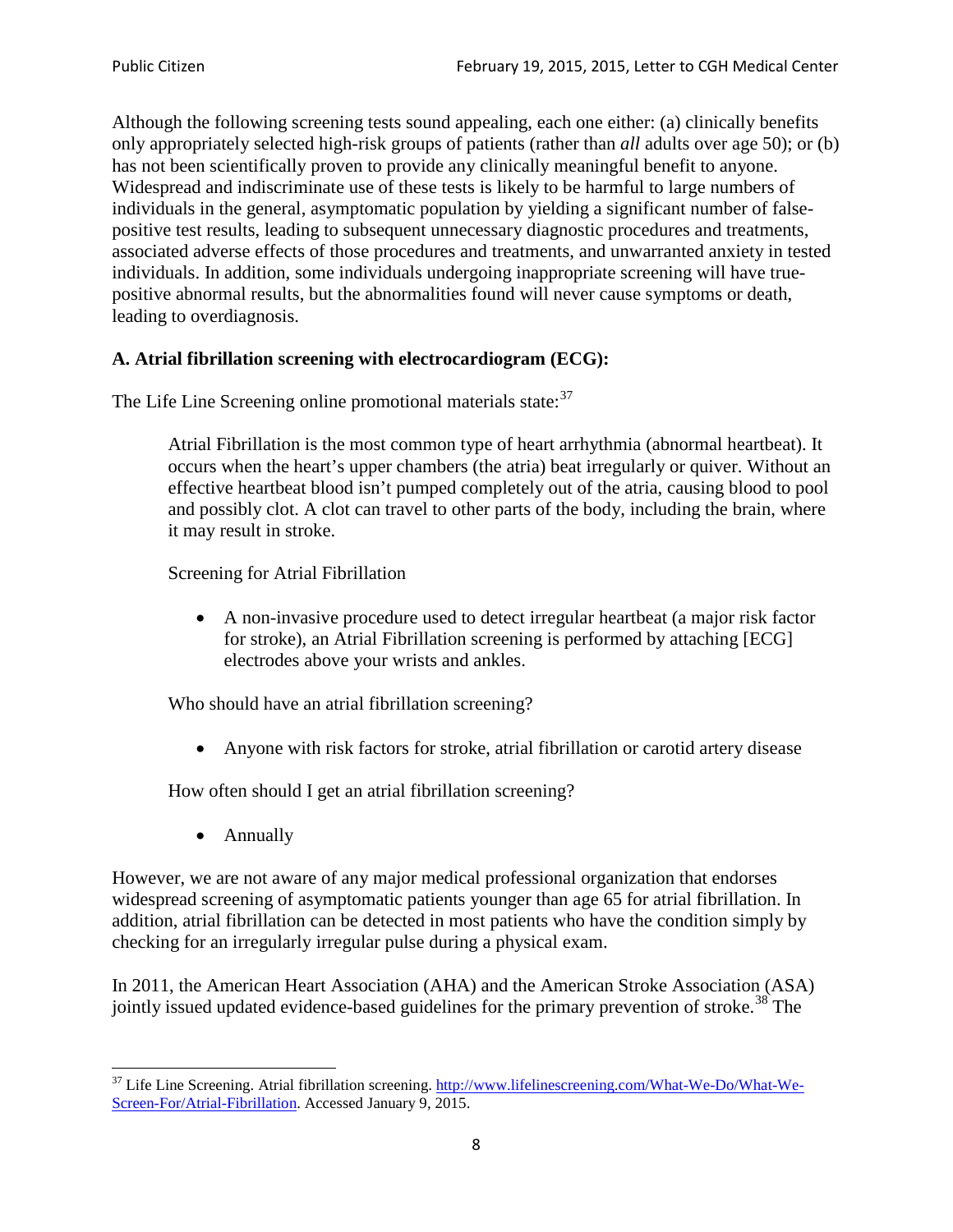American Academy of Neurology (AAN) affirmed the value of these guidelines. The 2011 AHA/ASA guidelines provided the following recommendation regarding screening for atrial fibrillation:

Active screening for atrial fibrillation in patients >65 years of age in primary care settings using pulse taking followed by an ECG as indicated can be useful.

In 2014, the AHA and the ASA issued updated evidence-based guidelines for the primary prevention of stroke.<sup>[39](#page-8-0)</sup> The AAN again affirmed the value of the updated guidelines, and the American Association of Neurological Surgeons, the Congress of Neurological Surgeons and the Preventive Cardiovascular Nurses Association endorsed them. The update provided the following recommendation regarding screening for atrial fibrillation:

Active screening for AF in the primary care setting in patients >65 years of age by pulse assessment followed by ECG as indicated can be useful.

In 2010 and 2012, the European Society of Cardiology issued evidence-based guidelines that similarly recommended that patients ages 65 and older be screened for atrial fibrillation by their primary health care providers by checking the pulse, followed by an ECG in case of irregularity. $40,41$  $40,41$ 

# **B. Stroke/Carotid Artery Ultrasound:**

The Life Line Screening online promotional materials state:<sup>[42](#page-8-3)</sup>

Your carotid arteries are the two large blood vessels in your neck that supply blood to your brain. When these arteries become clogged with cholesterol, they become dangerously narrow. If a blood clot occurs in the carotid arteries, then blood cannot reach your brain and a stroke can result. …

<sup>&</sup>lt;sup>38</sup> Goldstein LB, Bushnell CD, Adams RJ, et al. Guidelines for the primary prevention of stroke: A guideline for healthcare professionals from the American Heart Association/American Stroke Association. *Stroke*.

<sup>2011;42(2):517-584.</sup> [see page 1 for title, authors, ANA affirmation; see page 21 for recommendation]

<span id="page-8-0"></span> $\frac{2011,42(2)(317,601)}{39}$  Meschia JF, Bushnell C, Goden-Albala B, et al. Guidelines for the primary prevention of stroke: A statement for healthcare professionals from the American Heart Association/American Stroke Association. *Stroke*.

<sup>2014;45(12):3754-3832.</sup> [see page 1 for title, authors, ANA affirmation and other endorsements; see page 24 for recommendation]

<span id="page-8-1"></span><sup>40</sup> Camm AJ, Kirchhof P, Lip GYH, et al. Guidelines for the management of atrial fibrillation: The Task Force for the Management of Atrial Fibrillation of the European Society of Cardiology (ESC). *Eur Heart J*. 2010;31:2369- 2429. [See page 50]

<span id="page-8-2"></span><sup>41</sup> Camm AJ, Lip GYH, De Caterina R, et al. 2012 focused update of the ESC Guidelines for the management of atrial fibrillation: An update of the 2010 ESC Guidelines for the management of atrial fibrillation. *Eur Heart J*.

<span id="page-8-3"></span><sup>&</sup>lt;sup>2012</sup>;23(21):2719-2747. [See page 273] 42 Life Line Screening. [http://www.lifelinescreening.com/What-We-Do/What-We-](http://www.lifelinescreening.com/What-We-Do/What-We-Screen-For/Carotid-Artery-Disease)[Screen-For/Carotid-Artery-Disease.](http://www.lifelinescreening.com/What-We-Do/What-We-Screen-For/Carotid-Artery-Disease) Accessed January 9, 2015.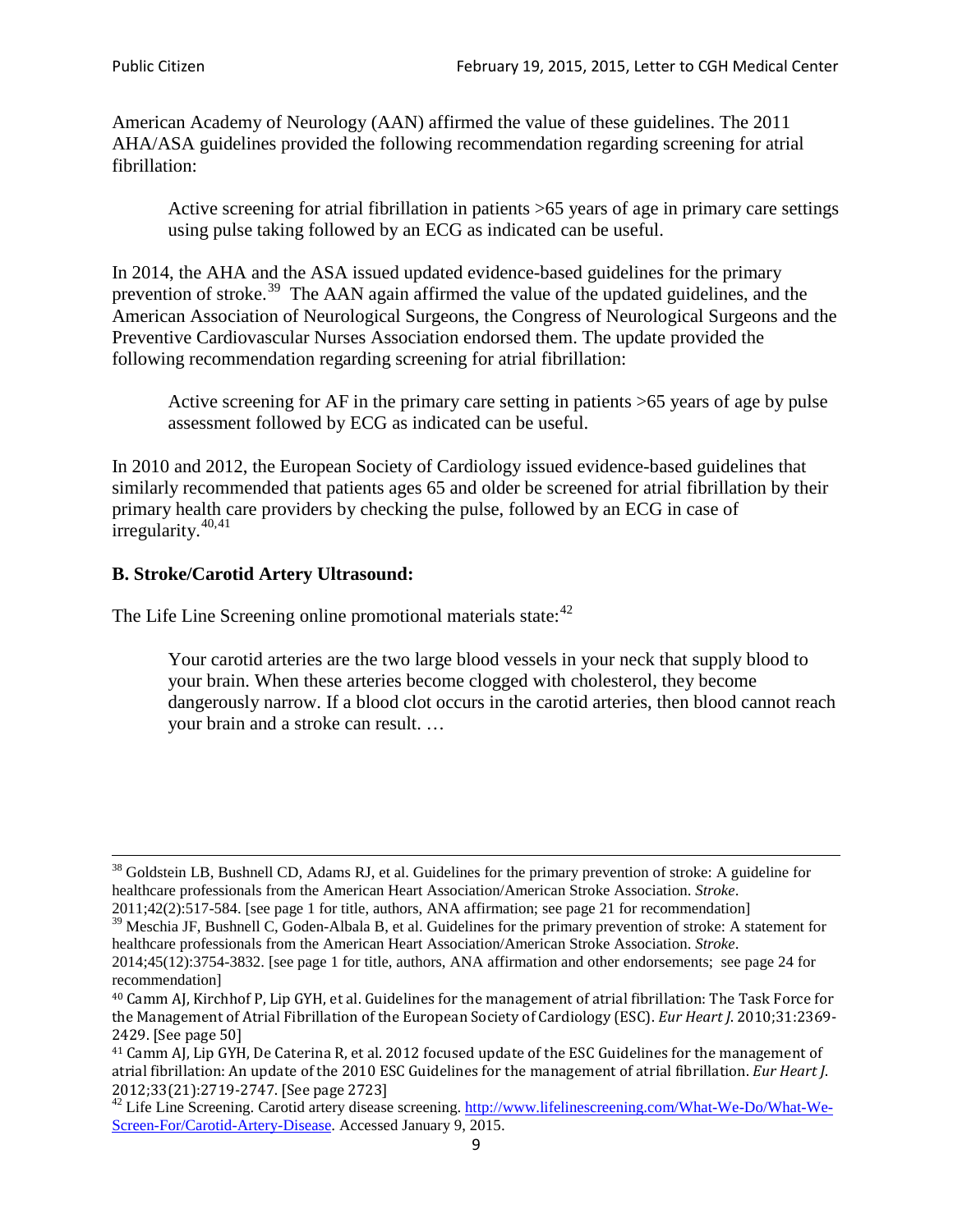Carotid Artery Disease (Plaque) Screening

• Simple, painless and non-invasive, this screening uses cutting-edge Doppler color flow ultrasound technology to create images of the carotid arteries while also measuring blood flow through them.

Who should have a carotid artery screening?

- Anyone over age 50
- Anyone over age 40 with risk factors

How often should I get a carotid artery screening?

• Annually

However, several major medical professional organizations affirmatively recommend *against* indiscriminate screening with carotid artery ultrasounds in low-risk, asymptomatic individuals, and we are not aware of any major medical professional organization that endorses such screening.

Good evidence indicates that although stroke is a leading cause of death and disability in the United States, a relatively small proportion of all disabling, unheralded strokes are due to carotid artery disease. Studies also suggest that only about 1 percent of the general population older than 65 has severe carotid artery stenosis (60 to 90 percent narrowing).<sup>[43](#page-9-0)</sup> Carotid artery stenosis is more prevalent in older adults, smokers, those with hypertension and those with heart disease; unfortunately, research has not found any single risk factor or clinically useful risk stratification tool that can reliably and accurately distinguish people who have clinically important carotid artery stenosis from those who do not.<sup>[44](#page-9-1)</sup>

In 2006, the AHA and the ASA issued a series of evidence-based guidelines for the primary prevention of stroke.[45](#page-9-2) The value of the guidelines was affirmed by the AAN. Although the guidelines did not include a specific recommendation about screening the general population for asymptomatic carotid stenosis, they did state the following:

Although highly selected patients may benefit, screening of general populations for asymptomatic carotid stenosis is unlikely to be cost-effective. The cost-effectiveness of even a one-time screening approach would be highly dependent on the ability to identify a group of persons with a high pretest likelihood of having high-grade asymptomatic disease, the availability of a screening test with a very high sensitivity and specificity when used on a side-scale basis, and very low perioperative complication rates.

<span id="page-9-0"></span> $^{43}$  U.S. Preventive Services Task Force. Screening for carotid artery stenosis: U.S. Preventive Services Task Force recommendation statement. Ann Intern Med. 2007;147(12):854-859.

<span id="page-9-2"></span>

<span id="page-9-1"></span><sup>&</sup>lt;sup>44</sup> *Ibid*. <sup>45</sup> Goldstein LB, Adams R, Alberts MJ, et al. Primary prevention of ischemic stroke: A guideline from the American <sup>45</sup> Goldstein LB, Adams R, Alberts MJ, et al. Primary prevention of ischemic stroke: A guide Heart Association/American Stroke Association Stroke Council. *Stroke*. 2006;37(6):1583-633.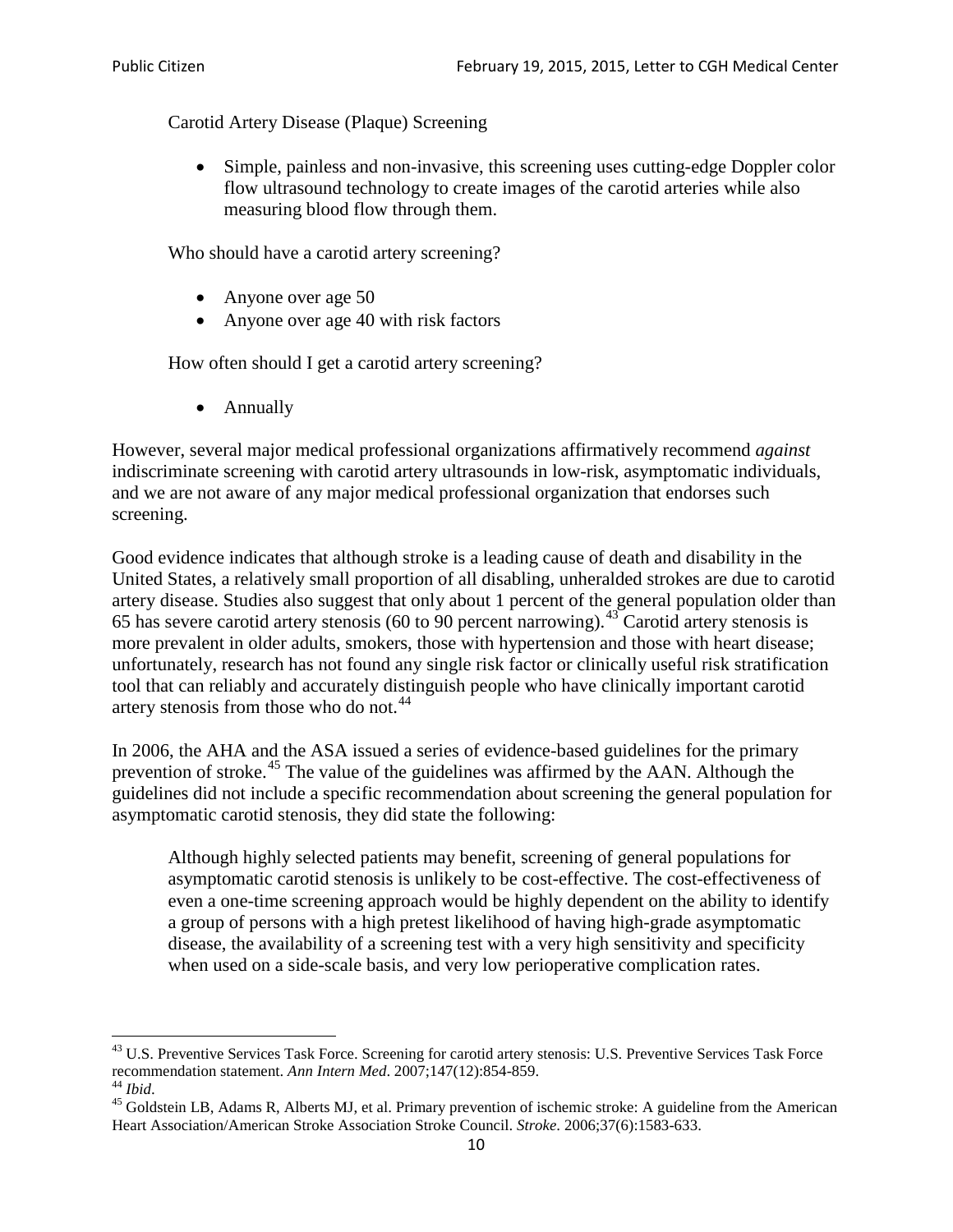These conditions for cost-effective screening are not met for carotid artery ultrasound screening of asymptomatic individuals in the general population, as discussed below.

In 2011, the AHA and the ASA issued updated guidelines for the primary prevention of stroke, the value of which was again affirmed by the  $AAN<sup>46</sup>$  $AAN<sup>46</sup>$  $AAN<sup>46</sup>$ . The updated guidelines stated the following:

Population screening for asymptomatic carotid artery stenosis is not recommended.

In 2014, the AHA and the ASA issued updated guidelines for the primary prevention of stroke.<sup>47</sup> The AAN again affirmed the value of the updated guidelines, and the American Association of Neurological Surgeons, the Congress of Neurological Surgeons, and the Preventive Cardiovascular Nurses Association endorsed them. The updated guidelines stated the following:

Screening low-risk populations for asymptomatic carotid artery stenosis is not recommended.

In 2007, the U.S. Preventive Services Task Force (USPSTF) issued an evidence-based grade D recommendation *against* screening for asymptomatic carotid artery stenosis in the general population.[48](#page-10-2) In making this a grade D recommendation, the USPSTF concluded with moderate certainty that for individuals with asymptomatic carotid artery stenosis, the benefits of screening do not outweigh the harms. It noted, in particular, the following:

### **Importance**

Good evidence indicates that although stroke is a leading cause of death and disability in the United States, a relatively small proportion of all disabling, unheralded strokes is due to [carotid artery stenosis].

### **Detection**

The most feasible screening test for severe [carotid artery stenosis] (for example, 60% to 99% stenosis) is duplex ultrasonography. Good evidence indicates that this test has moderate sensitivity and specificity and yields many false-positive results. A positive result on duplex ultrasonography is often confirmed by digital subtraction angiography, which is more accurate but can cause serious adverse events. Noninvasive confirmatory tests, such as magnetic resonance angiography, involve some inaccuracy. Given these facts, some people with false-positive test results may receive unnecessary invasive carotid endarterectomy surgery.

<span id="page-10-0"></span><sup>&</sup>lt;sup>46</sup> Goldstein LB, Bushnell CD, Adams RJ, et al. Guidelines for the primary prevention of stroke: A guideline for healthcare professionals from the American Heart Association/American Stroke Association. *Stroke*.<br>2011;42(2):517-584. [see page 1 for title, authors, ANA affirmation; see page 25 for recommendation]

<span id="page-10-1"></span><sup>&</sup>lt;sup>47</sup> Meschia JF, Bushnell C, Goden-Albala B, et al. Guidelines for the primary prevention of stroke: A statement for healthcare professionals from the American Heart Association/American Stroke Association. *Stroke*. 2014;45(12):3754-3832. [see page 1 for title, authors, ANA affirmation and other endorsements; see page 30 for

recommendation]

<span id="page-10-2"></span><sup>&</sup>lt;sup>48</sup> U.S. Preventive Services Task Force. Screening for carotid artery stenosis: U.S. Preventive Services Task Force recommendation statement. *Ann Intern Med*. 2007;147(12):854-9.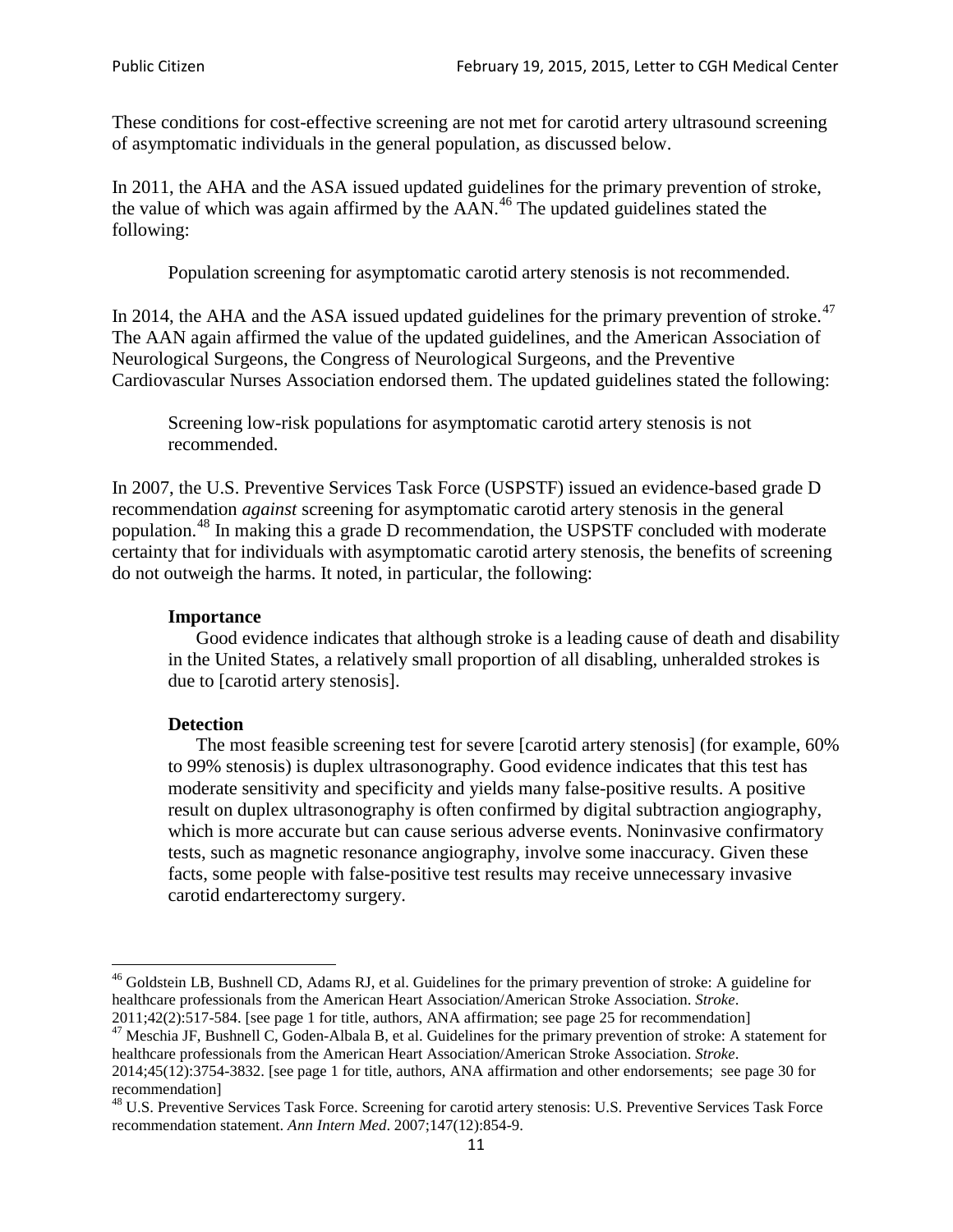### **Benefits of Detection and Early Intervention**

Good evidence indicates that in selected, high-risk trial participants with asymptomatic severe [carotid artery stenosis], carotid endarterectomy by selected surgeons reduces the 5-year absolute incidence of all strokes or perioperative death by approximately 5%. These benefits would be less among asymptomatic people in the general population. For the general primary care population, the benefits are judged to be no greater than small.

### **Harms of Detection and Early Intervention**

Good evidence indicates that both the testing strategy and the treatment with carotid endarterectomy can cause harms. A testing strategy that includes angiography will itself cause some strokes. A testing strategy that does not include angiography will cause some strokes by leading to carotid endarterectomy in people who do not have severe [carotid artery stenosis]. In excellent centers, carotid endarterectomy is associated with a 30-day stroke or mortality rate of about 3%; some areas have higher rates. These harms are judged to be no less than small.

In July 2014, the USPSTF issued an updated recommendation against screening for asymptomatic carotid artery stenosis in the general population.<sup>[49](#page-11-0)</sup> In reaffirming its prior recommendation, the USPSTF concluded with moderate certainty that the harms of screening for asymptomatic carotid artery stenosis outweigh the benefits. The USPSTF presented the following updated rationale: $50$ 

### **Importance**

Stroke is a leading cause of death and disability in the United States. Although asymptomatic carotid artery stenosis is a risk factor for stroke, it causes a relatively small proportion of strokes.

### **Detection**

The most feasible screening test for carotid artery stenosis (defined as 60% to 99% stenosis) is ultrasonography. Although adequate evidence indicates that this test has high sensitivity and specificity, in practice, ultrasonography yields many false-positive results in the general population, which has a low prevalence of carotid artery stenosis (approximately 0.5% to 1%). There are no externally validated, reliable tools that can determine who is at increased risk for carotid artery stenosis or for stroke when carotid artery stenosis is present. Adequate evidence indicates that the accuracy of screening by auscultation of the neck is poor.

### **Benefits of Detection and Early Intervention**

There is no direct evidence on the benefits of screening for carotid artery stenosis. Adequate evidence indicates that in selected trial participants with asymptomatic carotid artery stenosis, carotid endarterectomy (CEA) performed by selected surgeons reduces the absolute incidence of all strokes or perioperative death by approximately 3.5%

<span id="page-11-0"></span><sup>&</sup>lt;sup>49</sup> LeFevre on behalf of the U.S. Preventive Services Task Force. Screening for asymptomatic carotid artery stenosis: U.S. Preventive Services Task Force Recommendation Statement. *Ann Intern Med*. Published online July 8, 2014. doi:10.7326/M14-1333. <sup>50</sup> *Ibid*.

<span id="page-11-1"></span>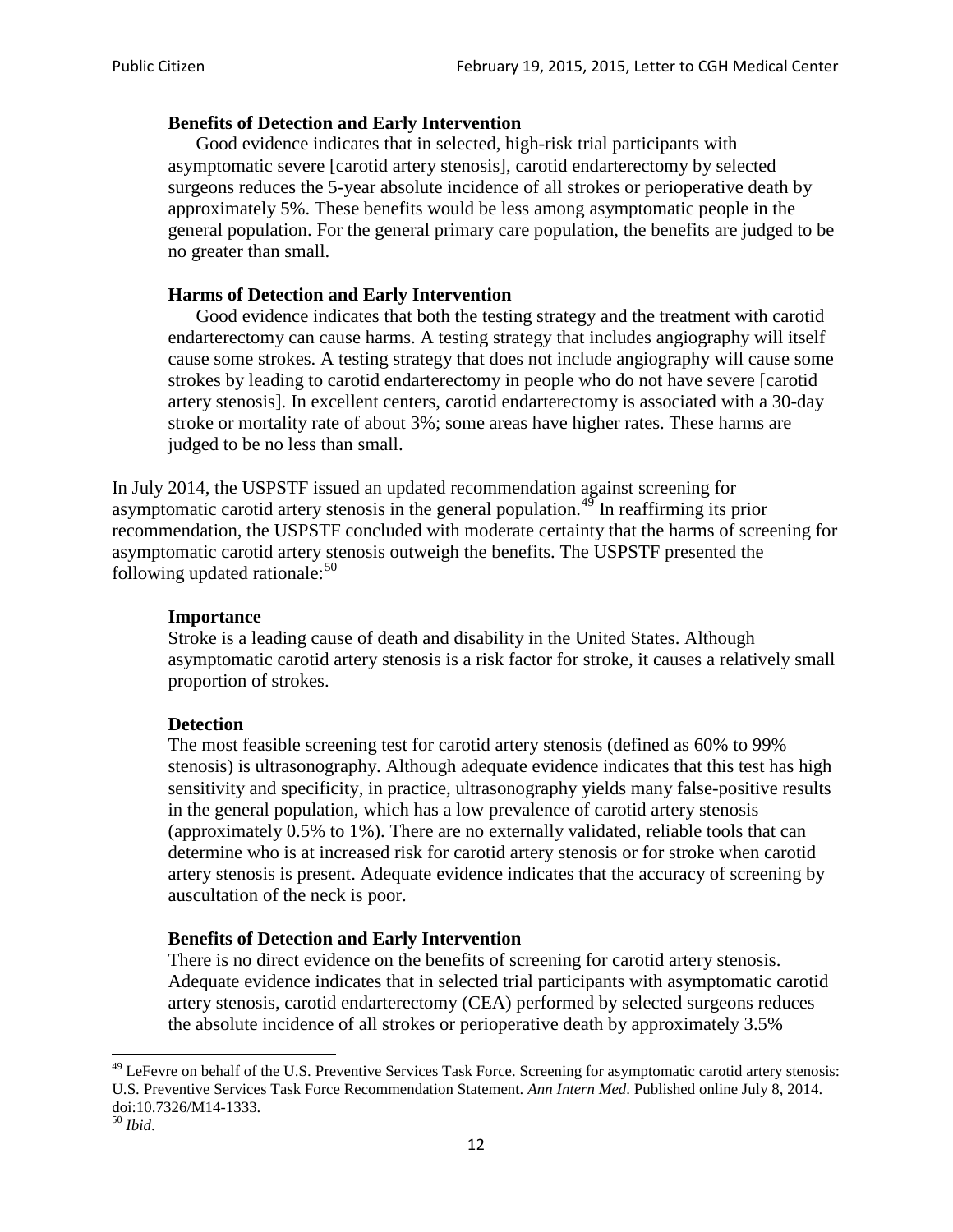compared with (outdated) medical management. However, this difference is probably smaller with current optimal medical management. The magnitude of these benefits would be smaller in asymptomatic persons in the general population. For the general primary care population, the magnitude of benefit is small to none. There is no evidence that identification of asymptomatic carotid artery stenosis leads to any benefit from adding or increasing medication doses (beyond current standard medical therapy for cardiovascular disease prevention).

## **Harms of Detection and Early Intervention**

Adequate evidence indicates that both the testing strategy for carotid artery stenosis and treatment with CEA can cause harms. Although screening with ultrasonography has few direct harms, all screening strategies, including those with or without confirmatory tests (that is, digital subtraction or magnetic resonance angiography), have imperfect sensitivity and specificity and could lead to unnecessary interventions and result in serious harms. In selected centers similar to those in the trials, CEA is associated with a 30-day stroke or mortality rate of approximately 2.4%; reported rates are as high as approximately 5% in low-volume centers and 6% in certain states. Myocardial infarctions are reported in 0.8% to 2.2% of patients after CEA. The 30-day stroke or mortality rate after carotid angioplasty and stenting (CAAS) is approximately 3.1% to 3.8%. The overall magnitude of harms of screening and subsequent treatment of asymptomatic carotid artery stenosis is small to moderate depending on patient population, surgeon, center volume, and geographic location.

In 2007, the American Society of Neuroimaging, with co-sponsorship by the Society of Vascular and Interventional Neurology, issued evidence-based recommendations on the screening of asymptomatic carotid artery disease in the general population and selected subsets of patients.<sup>[51](#page-12-0)</sup> These societies issued a grade E recommendation *against* screening for carotid artery stenosis in the general population or in a selected population based on age, gender or any other variable alone. The criteria for a grade E recommendation were that the prevalence of disease may be high or low but detection and treatment is documented to have no benefit, or prevalence of disease is low. They also issued a grade A recommendation that screening of selective subpopulations of adults age 65 or older with at least three cardiovascular risk factors (hypertension, coronary artery disease, current cigarette smoking or hyperlipidemia) needs to be considered. The criteria of a grade A recommendation were that the prevalence of disease is high and detection and treatment is of documented benefit.

In 2011, the Society for Vascular Surgery issued a position statement recommending ultrasound screening of carotid arteries only for high-risk individuals age 55 or older, taking into account cardiovascular risk factors, such as a history of hypertension, diabetes mellitus, smoking,

<span id="page-12-0"></span><sup>&</sup>lt;sup>51</sup> Qureshi AI, Alexandrov AV, Tegeler CH, et al. Guidelines for screening of extracranial carotid artery disease: a statement for healthcare professionals from the multidisciplinary practice guidelines committee of the American Society of Neuroimaging; cosponsored by the Society of Vascular and Interventional Neurology. *J Neuroimaging*. 2007;17(1):19-47.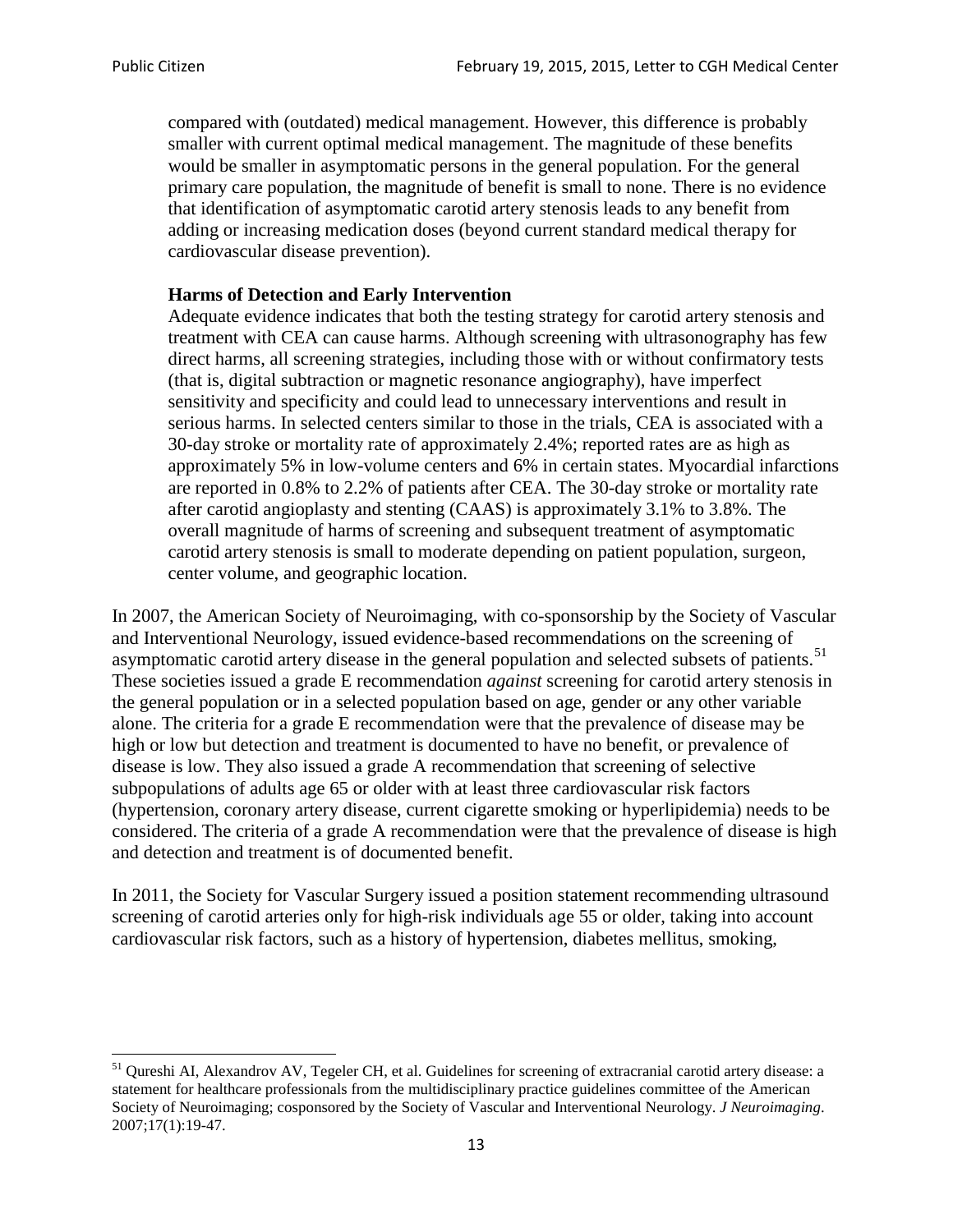hypercholesterolemia, or known cardiovascular disease.<sup>[52](#page-13-0)</sup> The position statement provided little substantive evidence to support this recommendation.

Thus, screening for carotid artery stenosis with ultrasound in the general, asymptomatic population has *not* been shown to significantly improve clinical outcomes, and numerous medical professional organizations strongly recommend against such screening.

## **C. Abdominal Aortic Aneurysm Ultrasound:**

The Life Line Screening online promotional materials state:<sup>[53](#page-13-1)</sup>

An Abdominal Aortic Aneurysm (AAA), a specific kind of aneurysm, is a condition in which the lining of the blood vessel called the aorta is enlarged within the abdomen. Abdominal aortic aneurysms pose a threat because they are usually silent until a medical emergency occurs.

The abdominal aorta is the largest blood vessel in the body and the main artery that originates in the heart. As the lining weakens from age and other risk factors, the vessel wall thins and expands. …

Screening for Aortic Aneurysms

• A painless, non-invasive procedure, an abdominal aortic aneurysm screening requires you to lie on your back while a technician uses ultrasound to take images and measurements of your abdominal aorta. …

Who should have an aortic aneurysm screening?

• Anyone with risk factors

How often should I get an aortic aneurysm screening?

• Annually

By definition, an AAA is present when aortic diameter equals or exceeds 3.0 cm (slightly more than one inch).<sup>[54](#page-13-2)</sup> Most people who have an AAA show no signs or symptoms until it ruptures. The strongest risk factor for *rupture* of an AAA is the aortic diameter.<sup>[55](#page-13-3)</sup> Thus, risk of AAA rupture rises with increasing size of the aneurysm. AAAs with a diameter between 3.0 and 3.9

<span id="page-13-0"></span><sup>&</sup>lt;sup>52</sup> Society for Vascular Surgery. SVS position statement on vascular screenings. January 2011. http://www.vascularweb.org/about/positionstatements/Pages/svs-position-statement-on-vascular-screening.aspx.<br>Accessed January 14, 2015.

<span id="page-13-1"></span>Accessed January 14, 2015.<br>
Sa Life Line Screening. Abdominal aortic aneurysm screening. http://www.lifelinescreening.com/What-We-<br>
Do/What-We-Screen-For/Abdominal-Aortic-Aneurysms. Accessed January 9, 2015.

<span id="page-13-2"></span> $\frac{54}{9}$  Fleming C, Whitlock EP, Beil TL, Lederle FA. Screening for abdominal aortic aneurysm: A best-evidence systematic review for the U.S. Preventive Services Task Force. *Ann Intern Med.* 2005;142(3):203-211.<br><sup>55</sup> Lederle FA, Johnson GR, Wilson SE, et al. Rupture rate of large abdominal aortic aneurysms in patients refusing

<span id="page-13-3"></span>or unfit for elective repair. *JAMA*. 2002;287(22):2968-2972.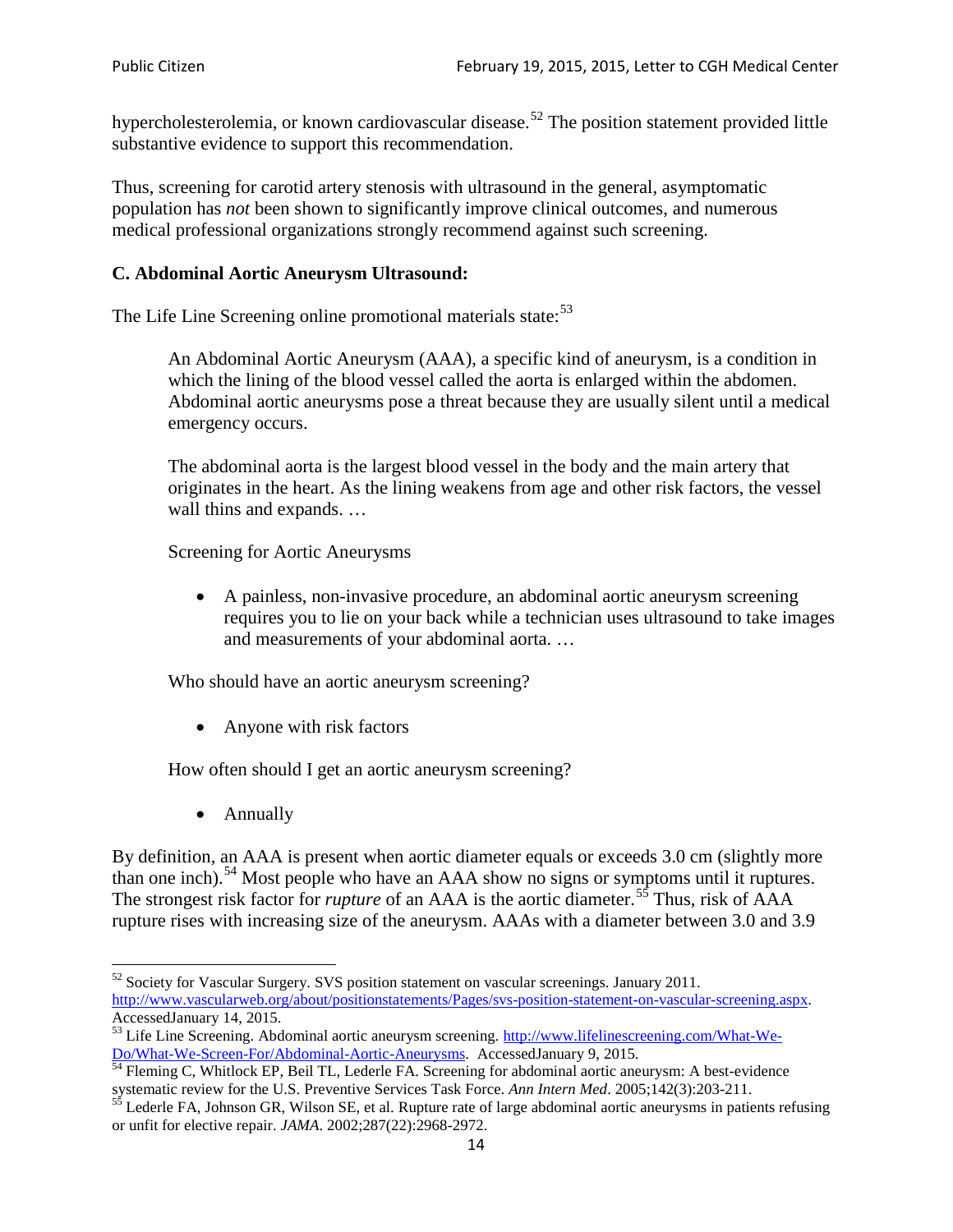cm have an essentially 0 percent annual rupture risk; those with between 4.0 and 4.9 cm have a 1 percent risk; and those between 5.0 and 5.9 cm have a 11 percent annual rupture risk.<sup>[56](#page-14-0)</sup>

In a study of an unselected general population in the U.K., the prevalence of AAA was six times greater in men than women for all age groups.<sup>[57](#page-14-1)</sup> For men not screened for  $AAA$ , almost all deaths from ruptured AAAs occurred after age 65, with more than half occurring before age 80.<sup>[58](#page-14-2)</sup> For women not screened for AAA, the majority of AAA-related deaths occurred after age 80.<sup>[59](#page-14-3)</sup>

Several major medical professional organizations affirmatively recommend one-time ultrasound screening for AAAs *only in certain high-risk individuals* given the epidemiology of AAAs described above, and we are not aware of any major medical professional organization that endorses indiscriminate ultrasound screening for AAAs in low-risk, asymptomatic individuals.

In 2005, the USPSTF issued the following evidence-based recommendations for AAA screening: $60$ 

(1) A grade B recommendation for one-time screening for AAA by ultrasonography in men age 65 to 75 who have ever smoked. In making this a grade [B recommendation,](http://www.uspreventiveservicestaskforce.org/uspstf/gradespre.htm#brec) the USPSTF offered the following rationale:

> The USPSTF found good evidence that screening for AAA and surgical repair of large AAAs ( $\geq$ 5.5 cm) in men age 65 to 75 years who have ever smoked (current and former smokers) leads to decreased AAA-specific mortality. There is good evidence that abdominal ultrasonography, performed in a setting with adequate quality assurance (that is, in an accredited facility with credentialed technologists), is an accurate screening test for AAA. There is also good evidence of important harms of screening and early treatment, including an increased number of surgeries with associated clinically significant morbidity and mortality, and short-term psychological harms. On the basis of the moderate magnitude of net benefit, the USPSTF concluded that the benefits of screening for AAA in men age 65 to 75 years who have ever smoked outweigh the harms.

(2) No recommendation for or against screening for AAA in men age 65 to 75 who have *never* smoked. In making this grade C recommendation, the USPSTF offered the following rationale:

> The USPSTF found good evidence that screening for AAA in men age 65 to 75 years who have never smoked leads to decreased AAA-specific mortality. There is, however, a lower prevalence of large AAAs in men who have never smoked

<span id="page-14-0"></span><sup>&</sup>lt;sup>56</sup> LeFevre ML on behalf of the U.S. Preventive Services Task Force. Screening for abdominal aortic aneurysm: U.S. Preventive Services Task Force recommendation statement. *Ann Intern Med*. Online June 24, 2014. doi:

<span id="page-14-1"></span><sup>10.7326/</sup>M14-1204.<br> $57$  Scott RA, Bridgewater SG, Ashton HA. Randomized clinical trial of screening for abdominal aortic aneurysm in women. *Br J Surg.* 2002;89(3):283-285.

<span id="page-14-4"></span><span id="page-14-3"></span>

<span id="page-14-2"></span><sup>&</sup>lt;sup>58</sup> *Ibid.*<br><sup>59</sup> *Ibid.* 2002;<br><sup>60</sup> U.S. Preventive Services Task Force. Screening for abdominal aortic aneurysm: Recommendation statement. *Ann Intern Med*. 2005;142(3):198-202.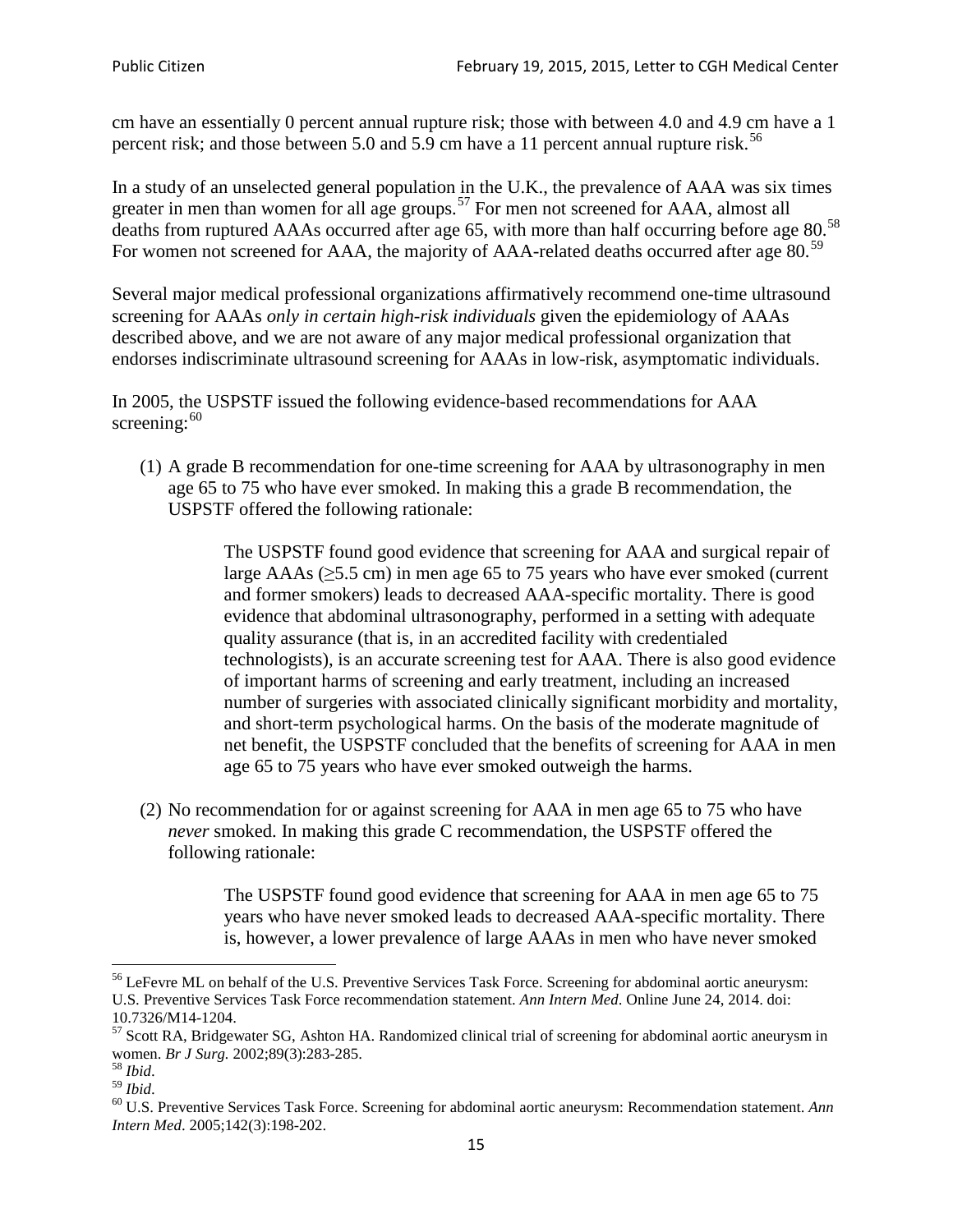compared with men who have ever smoked; thus, the potential benefit from screening men who have never smoked is small. There is good evidence that screening and early treatment lead to important harms, including an increased number of surgeries with associated clinically significant morbidity and mortality, and short-term psychological harms. The USPSTF concluded that the balance between the benefits and harms of screening for AAA is too close to make a general recommendation in this population.

(3) A grade D recommendation *against* routine screening for AAA in women. In making this a grade D recommendation, the USPSTF offered the following rationale:

> Because of the low prevalence of large AAAs in women, the number of AAArelated deaths that can be prevented by screening this population is small. There is good evidence that screening and early treatment result in important harms, including an increased number of surgeries with associated morbidity and mortality, and psychological harms. The USPSTF concluded that the harms of screening women for AAA therefore outweigh the benefits.

In June 2014, the USPSTF issued a revised recommendation statement, based on an updated review of the available evidence published between January 2004 and January 2013.<sup>[61](#page-15-0)</sup> The updated recommendations differ slightly from the 2005 recommendations and include the following: $62$ 

(1) A grade B recommendation for one-time screening for AAA with ultrasonography in men ages 65 to 75 who have ever smoked (no change from 2005). The USPSTF provided the following updated rationale for this unchanged recommendation:

> Four large, population-based, randomized, controlled trials (RCTs) show that invitation to 1-time screening for AAA is associated with reduced AAA-specific mortality in men. This benefit begins 3 years after testing and persists up to 15 years. In addition, risk reduction for AAA rupture and emergency surgery persists up to 10 to 13 years.

> In the 2 highest-quality trials, the relative reduction in AAA-specific mortality after 13 years was 42% to 66%. In the largest trial, where prevalence of AAA was approximately 5% in the screened group, screening was associated with an absolute risk reduction in death of 1.4 per 1000 men.

Abdominal aortic aneurysms are most prevalent in men who have ever smoked, occurring in approximately 6% to 7% of this population. This prevalence increases the importance of screening in these men because it maximizes the absolute benefit that could be achieved (that is, it improves the likelihood that

<span id="page-15-0"></span><sup>61</sup> Guirguis-Blake JM, Beil TL, Senger CA Whitlock EP. Ultrasonography screening for abdominal aortic aneurysms: A systematic review for the U.S. Preventive Services Task Force. *Ann Intern Med*. 2014;160(5):321- 329.

<span id="page-15-1"></span> $62$  LeFevre ML on behalf of the U.S. Preventive Services Task Force. Screening for abdominal aortic aneurysm: U.S. Preventive Services Task Force recommendation statement. *Ann Intern Med*. 2014;161(4):281-290..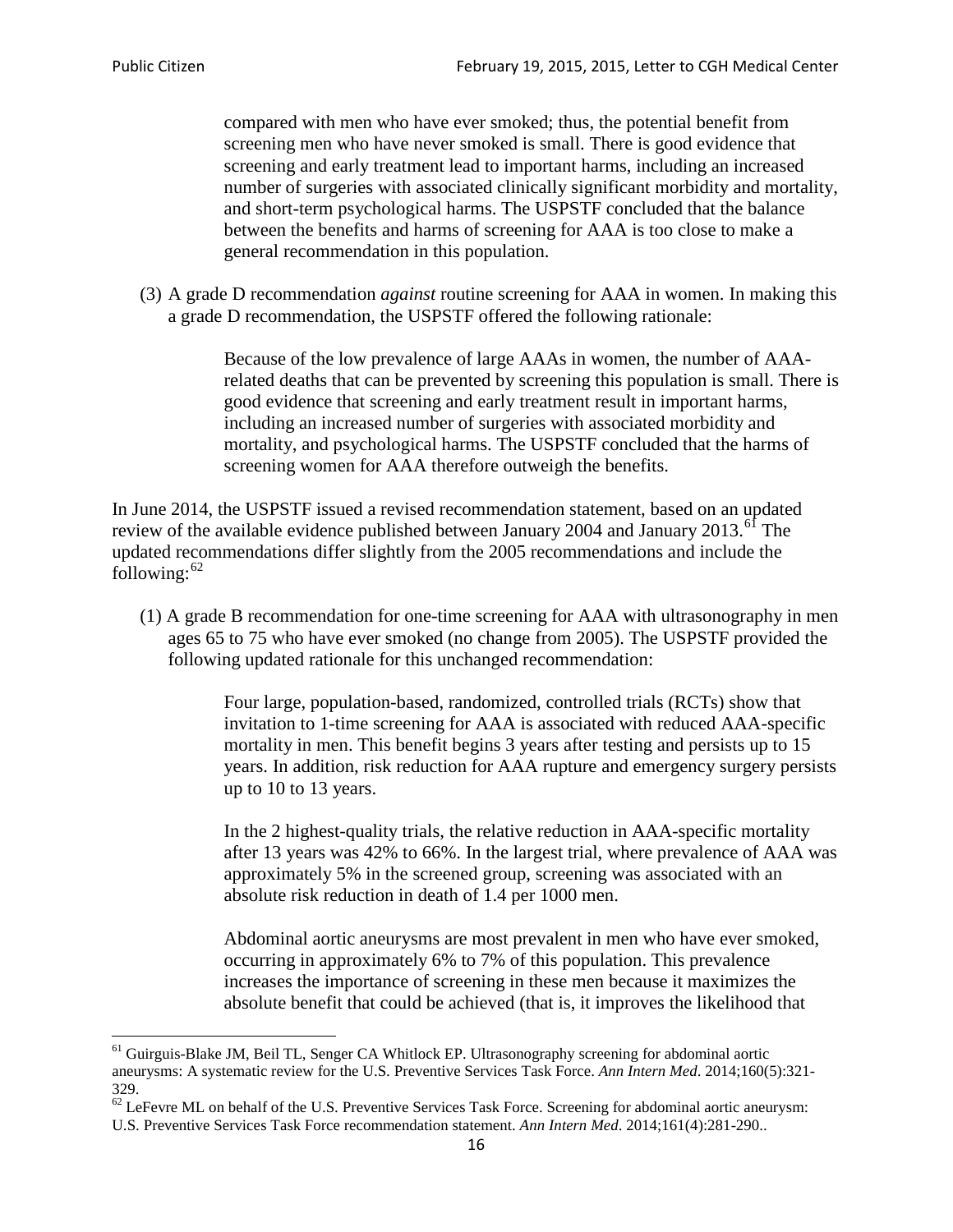men in this group will benefit from screening). Convincing evidence shows that 1-time screening with ultrasonography results in a moderate benefit in men aged 65 to 75 years who have ever smoked.

The USPSTF concluded with high certainty that screening for AAA with ultrasonography in men ages 65 to 75 who have ever smoked has a moderate net benefit.

(2) A grade C recommendation that clinicians *selectively* offer screening for AAA in men ages 65 to 75 who have never smoked rather than routinely screening all men in this group. Evidence indicates that the net benefit of screening all men ages 65 to 75 years who have never smoked is small. In determining whether this service is appropriate in individual cases, patients and clinicians should consider the balance of benefits and harms on the basis of evidence relevant to the patient's medical history, family history, other risk factors, and personal values. The USPSTF offered the following rationale for this new recommendation:

> Screening men overall reduces AAA-specific death, rupture, and emergency surgery. However, the lower prevalence of AAA in men who have never smoked (approximately 2%) substantially reduces the absolute benefit (that is, it greatly lowers the probability that men in this group will benefit from screening). Adequate evidence shows that 1-time screening for AAA with ultrasonography results in a small benefit in men aged 65 to 75 years who have never smoked.

The USPSTF also suggested the following clinical considerations with respect to this new recommendation:

Despite the demonstrated benefits of screening for AAA in men overall, the lower prevalence of AAA in male never-smokers versus male ever-smokers suggests that clinicians should consider a patient's risk factors and the potential for harm before screening for AAA rather than routinely offering screening to all male never-smokers. Important risk factors for AAA include older age and a firstdegree relative with an AAA; other risk factors include a history of other vascular aneurysms, coronary artery disease, cerebrovascular disease, atherosclerosis, hypercholesterolemia, obesity, and hypertension. Factors associated with a reduced risk for AAA include African American race, Hispanic ethnicity, and diabetes.

(3) An I statement concluding that the current evidence is insufficient to assess the balance of benefits and harms of screening for AAA in women ages 65 to 75 who have ever smoked. (An I statement means the USPSTF concludes that the current evidence is insufficient to assess the balance of benefits and harms of the service. Evidence may be lacking, of poor quality, or conflicting, and the balance of benefits and harms cannot be determined.) The USPSTF offered the following rationale for this draft statement:

> *Potential Preventable Burden.* A screening study in Sweden found that the prevalence of AAA in women aged 70 years was low (0.8%) for ever-smokers but increased to 2.0% for current smokers. A meta-analysis of individual-patient data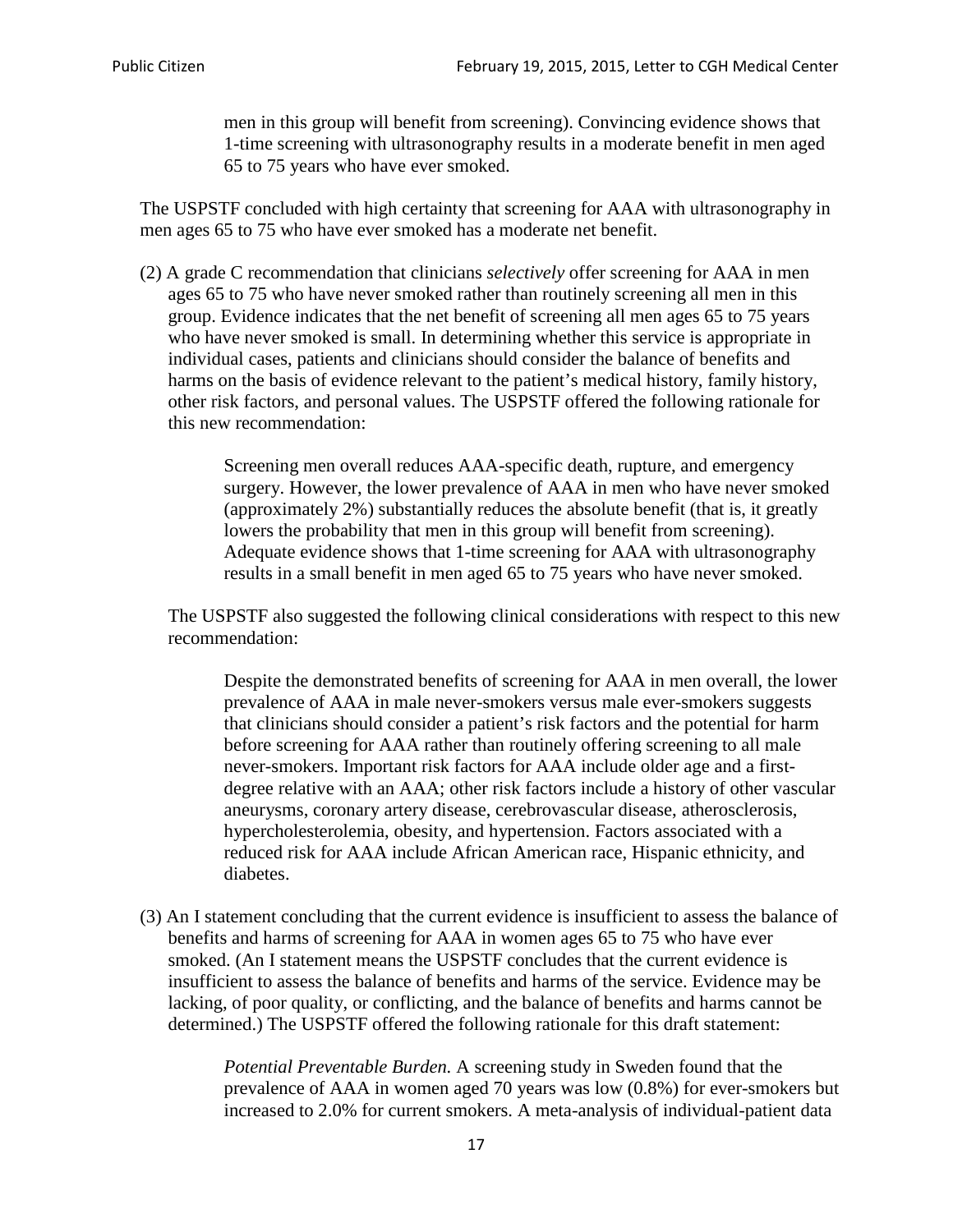found that women have a higher risk than men for AAA rupture at the same diameter (hazard ratio [HR], 3.76 [95% CI, 2.58 to 5.47]). However, AAAassociated deaths occur at an older age in women (at a time of increased competing causes of death and a declining benefit–risk ratio for operative interventions), with 70% of deaths occurring after age 80 years in women compared with fewer than 50% in men. In the only screening RCT that included women, most screen-detected AAAs in women were small (3.0 to 3.9 cm) and AAA-specific mortality was low in screened and unscreened women  $(<0.2\%)$ after 10 years.

*Potential Harms.* Four RCTs (primarily done in men) showed that screening for AAA doubled the rate of AAA-associated surgeries, largely driven by an increase in elective surgeries. Most screen-detected AAAs were below the 5.5-cm threshold for immediate repair. This finding generally results in long-term or lifelong surveillance and is probably associated with some amount of overtreatment, although the magnitude of this burden is difficult to quantify.

Most screening trials reported an associated decrease in emergency AAA repairs and a reduced 30-day mortality rate associated with emergency surgery in populations invited to screen, although mortality associated with elective surgery was not reduced. Operative mortality associated with AAAs is higher in women than in men (7% vs. 5% for open repair and 2% vs. 1% for endovascular repair, respectively).

*Costs.* In addition to the cost of ultrasonography screening (approximately \$100), the estimated potential associated cost of elective surgery to repair a screendetected AAA ranges from \$37 000 to \$43 000. Potential opportunity costs also may arise, because screening may take the place of other preventive activities that may be more beneficial to the patient.

*Current Practice.* Screening for AAA is provided as part of the "welcome-to-Medicare visit" for women who have a family history of AAA. However, the evidence is insufficient to accurately characterize current practice patterns related to screening for AAA in women.

A retrospective analysis from 2000 to 2010 used the National Inpatient Sample, a database that has a stratified 20% random sample of all nonfederal inpatient hospital admissions in the United States. This analysis found that women are more likely than men to have open surgery versus endovascular aneurysm repair (EVAR) for unruptured AAA (24% vs. 17%, respectively), potentially because of issues with access to the iliac artery (that is, smaller artery size) that may preclude endovascular management.

A retrospective review of 4026 AAA repairs in the Vascular Study Group of New England database (a voluntary registry from 30 academic and community hospitals in the 6 New England states) reported that women were more likely than men to have open surgery versus EVAR and to be older and have smaller aortic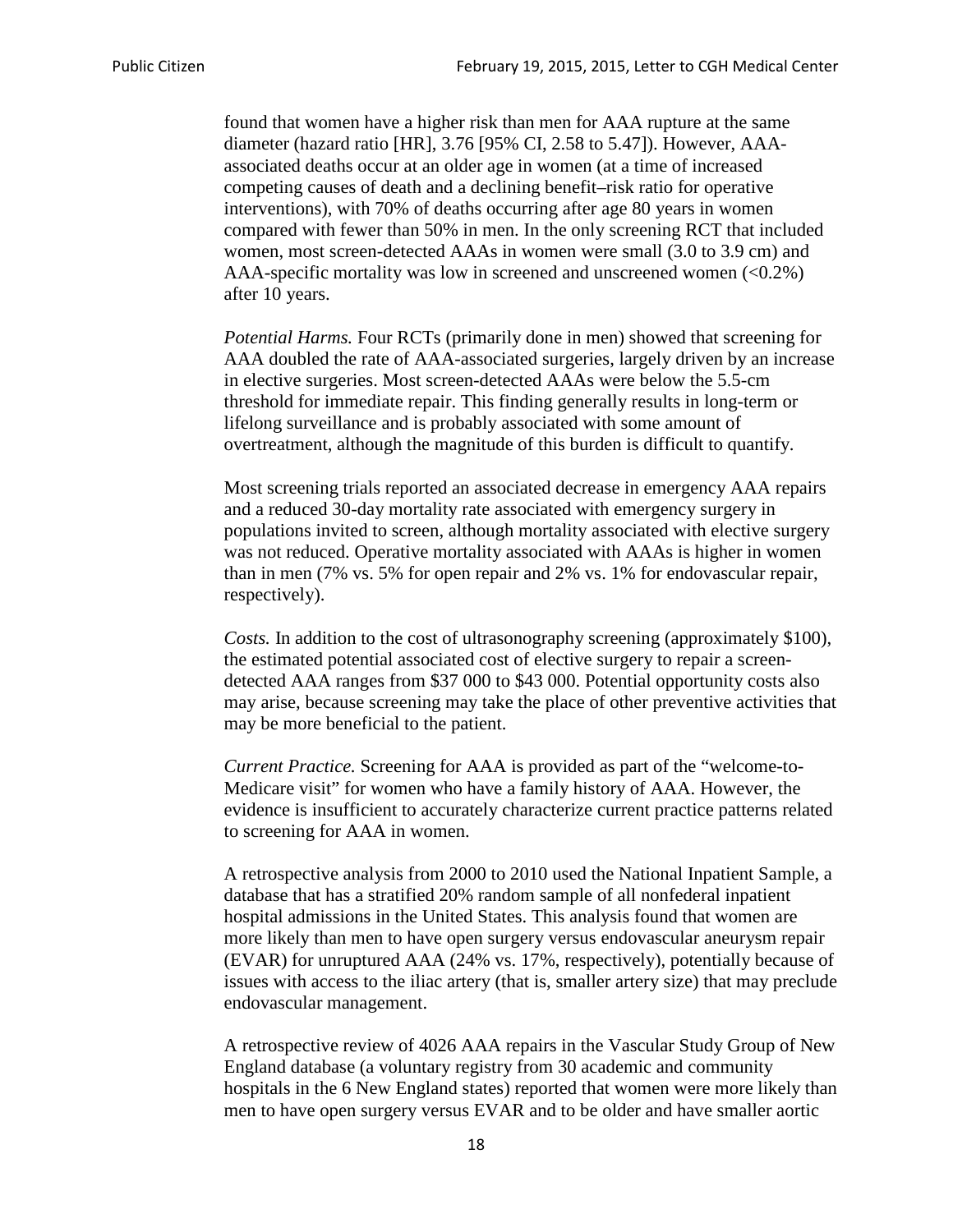diameters at the time of repair. Postoperative complications were higher in women than in men after elective EVAR or open repair, including emergency reoperations, dysrhythmias, leg ischemia or emboli, bowel ischemia, or need for discharge to another medical facility rather than home.

(4) A grade D recommendation *against* routine screening for AAA in women who have never smoked. The USPSTF offered the following rationale for this draft updated recommendation:

> The prevalence of AAA in women who have never smoked is low (0.03% to 0.60% in women aged 50 to 79 years). The evidence also shows no apparent benefit of screening for AAA in women. The USPSTF therefore concludes that adequate evidence shows that the absolute benefit of 1-time screening for AAA with ultrasonography in women who have never smoked can effectively be bounded at none or almost none.

In discussing the harms of detection and early treatment of AAAs, the USPSTF noted the following: $63$ 

In the available trials, groups invited to screening were approximately twice as likely as control groups to have any AAA surgery within 3 to 5 years, predominantly driven by an increase in elective surgeries. More than 90% of AAAs identified by screening were below the 5.5-cm threshold for immediate repair. Detecting smaller AAAs generally leads to long-term (potentially lifelong) surveillance.

A person's risk for death related to elective surgery for AAA is lower than that for death related to emergency surgery for rupture. However, the increase in the overall rates of detection and surgery in the screening groups still potentially represents a harm. A proportion of AAAs will never rupture because they do not advance or because a person dies of a competing cause.

The exact extent of overdiagnosis and overtreatment is difficult to estimate. One study from Massachusetts General Hospital reviewed 24 000 consecutive autopsies between 1952 and 1975 and found that 75% of the 473 patients who died with an undetected or unoperated AAA had a cause of death not related to the AAA (41% were >5.1 cm in diameter). Given that even elective treatment is associated with some risk for perioperative mortality, overtreatment is an important issue to consider when deciding whether to screen for this condition....

Convincing evidence shows that the harms associated with 1-time screening for AAA with ultrasonography are at least small in all populations and potentially higher in women because of their higher risk for operative mortality.

In 2011, the Society for Vascular Surgery issued a position statement on vascular screening recommending a one-time ultrasound screening for AAA for all men age 65 or older and

<span id="page-18-0"></span><sup>63</sup> *Ibid*.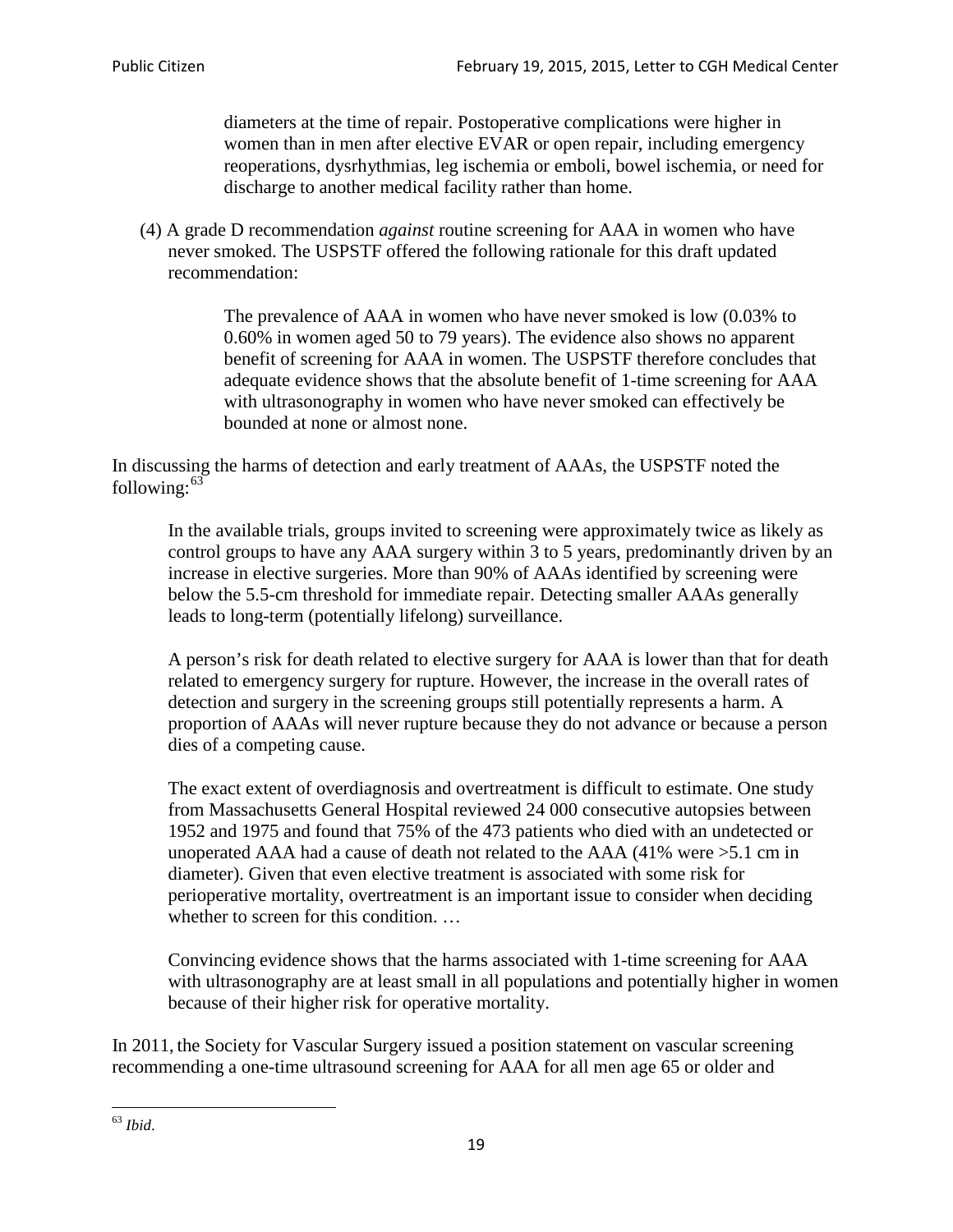screening men as early as age 55 who have a family history of AAA.<sup>[64](#page-19-0)</sup> The society also recommended one-time ultrasound screening for AAA for all women age 65 or older who have a family history of AAA or have smoked.

In 2012, the ACCF, American College of Radiology, American Institute of Ultrasound in Medicine, American Society of Echocardiography, American Society of Nephrology, Intersocietal Commission for the Accreditation of Vascular Laboratories, Society for Cardiovascular Angiography and Interventions, Society of Cardiovascular Computed Tomography, Society for Interventional Radiology, Society for Vascular Medicine, and Society for Vascular Surgery jointly issued evidence-based appropriate use criteria for noninvasive vascular testing (ultrasound and physiological testing) for a variety of possible indications.<sup>[65](#page-19-1)</sup> For each indication, these organizations classified the use of noninvasive vascular testing into one of the following three categories:

- **Appropriate:** The test is one in which the expected incremental information, combined with clinical judgment, exceeds the expected negative consequences — including the risks of the procedure itself and the downstream impact of poor test performance such as delay in diagnosis (false-negatives) or inappropriate diagnosis (false-positives) — by a sufficiently wide margin for the specific indication that the procedure is generally considered acceptable care and a reasonable approach for the indication.
- **Uncertain:** The test *may* be generally acceptable and *may* be a reasonable approach for the specific indication; uncertainty also implies that more research and/or patient information is needed to classify the indication definitively.
- **Inappropriate:** The test *is not* generally acceptable and *is not* a reasonable approach for the specific indication.

These organizations classify screening for AAA as *inappropriate* for anyone under age 65 with no history of smoking, except as noted below. They also classify such screening as *uncertain* for anyone 65 or older with no history of smoking.

These organizations did classify screening for AAA as *appropriate* for the following subgroups:

- Adults older than age 60 with a first-degree relative with an AAA.
- Adults age 65 or older who are current or former smokers.

In summary, the USPSTF and many other major medical professional organizations recommended against routine screening for AAA, or designate such screening as inappropriate for those individuals who are not at high risk for developing AAA. Screening for AAA in the

<span id="page-19-0"></span><sup>64</sup> Society for Vascular Surgery. SVS Position Statement on Vascular Screenings. January 2011. [http://www.vascularweb.org/about/positionstatements/Pages/svs-position-statement-on-vascular-screening.aspx.](http://www.vascularweb.org/about/positionstatements/Pages/svs-position-statement-on-vascular-screening.aspx) 

<span id="page-19-1"></span>Accessed August 21, 2014.<br><sup>65</sup> Mohler ER, Gornik HL, Gerhard-Herman M, et al. ACCF/ACR/AIUM/ASE/ASN/ICAVL/SCAI/SCCT/SIR/ SVM/SVS 2012 appropriate use criteria for peripheral vascular ultrasound and physiological testing part I: Arterial ultrasound and physiological testing*. J Am Coll Cardiol*. 2012;60(3):242-276.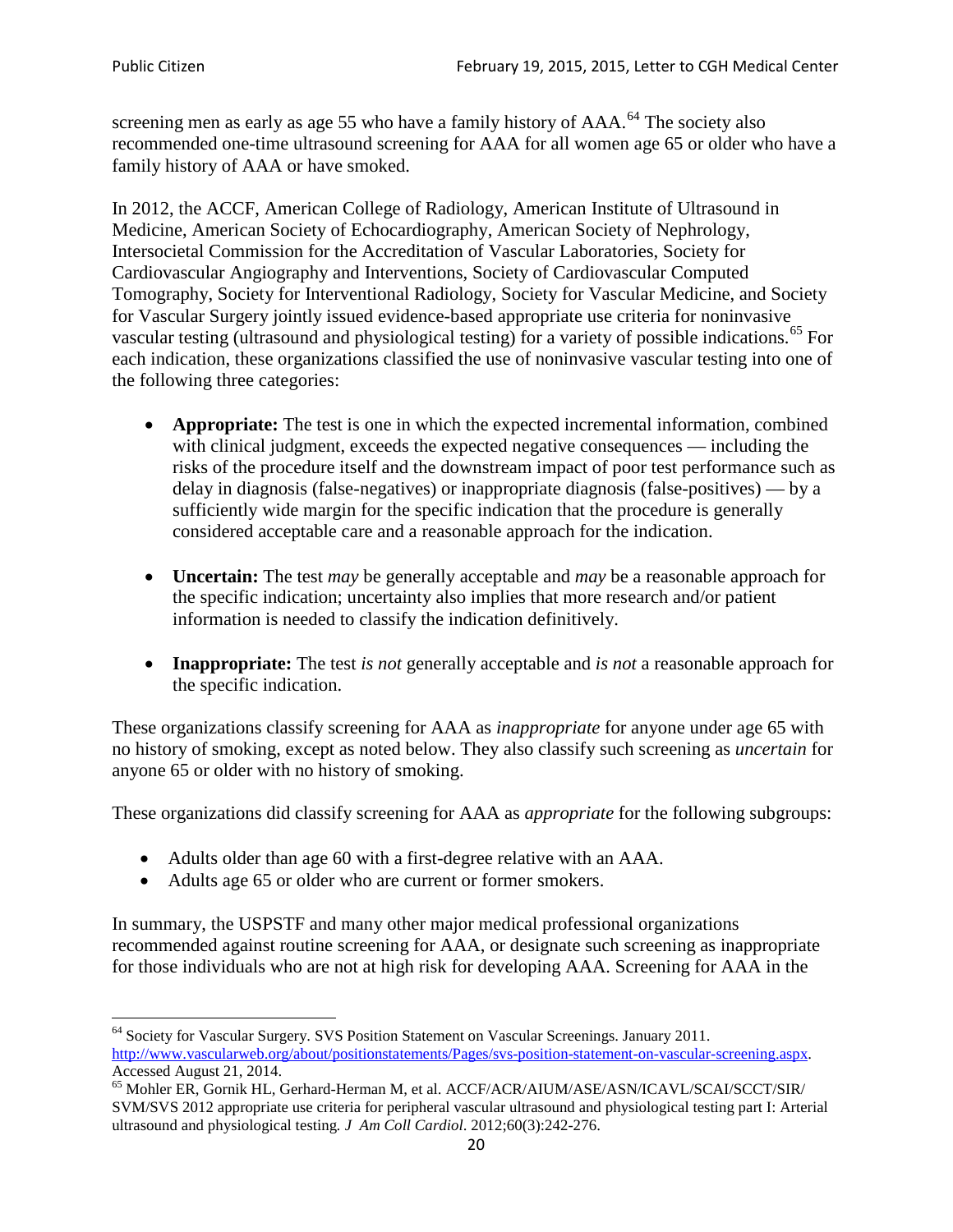general, asymptomatic population has *not* been shown to significantly improve clinical outcome and is likely to do more harm than good.

## **D. Peripheral Arterial Disease Test:**

The Life Line Screening online promotional materials state:<sup>[66](#page-20-0)</sup>

Peripheral Arterial Disease (PAD), more commonly known as hardening of the arteries, affects about eight million Americans. It is a condition in which the large and mediumsized arteries supplying blood to the legs become narrow or clogged, constricting the flow of blood. PAD is caused by atherosclerosis, a gradual process in which cholesterol and scar tissue build up, forming a substance called plaque that clogs the artery. PAD not only causes pain and disability, it also is associated with a much higher risk of heart disease. …

Peripheral Arterial Disease Screening

o A quick, easy and non-invasive procedure, PAD screening is done by using the ankle-brachial index (ABI). After removing your socks and shoes, you will have pressure cuffs placed around your upper arms and ankles. A small ultrasound device will then measure the systolic blood pressure in your limbs. …

Who should have a peripheral arterial disease screening?

• Anyone with risk factors

How often should I get a peripheral arterial disease screening?

• Annually

In 2012, the ACCF, American College of Radiology, American Institute of Ultrasound in Medicine, American Society of Echocardiography, American Society of Nephrology, Intersocietal Commission for the Accreditation of Vascular Laboratories, Society for Cardiovascular Angiography and Interventions, Society of Cardiovascular Computed Tomography, Society for Interventional Radiology, Society for Vascular Medicine, and Society for Vascular Surgery jointly issued evidence-based appropriate use criteria for noninvasive vascular testing (ultrasound and physiological testing) for a variety of possible indications. These appropriate use criteria identify the following as the only appropriate indications for lower extremity artery testing with ABI: patients with diminished pulses, femoral bruit, age greater than 50 with diabetes or smoking, or age greater than 70, which is consistent with ACC/AHA PAD guidelines. The evaluation with ABI for those younger than 50 and those with diabetes was classified as uncertain.<sup>[67](#page-20-1)</sup>

<span id="page-20-0"></span><sup>&</sup>lt;sup>66</sup> Life Line Screening. Peripheral arterial disease screening. [http://www.lifelinescreening.com/What-We-Do/What-](http://www.lifelinescreening.com/What-We-Do/What-We-Screen-For/Peripheral-Arterial-Disease)[We-Screen-For/Peripheral-Arterial-Disease.](http://www.lifelinescreening.com/What-We-Do/What-We-Screen-For/Peripheral-Arterial-Disease) Accessed January 9, 2015.<br><sup>67</sup> Mohler ER, Gornik HL, Gerhard-Herman M, et al. ACCF/ACR/AIUM/ASE/ASN/ICAVL/SCAI/SCCT/SIR/

<span id="page-20-1"></span>SVM/SVS 2012 appropriate use criteria for peripheral vascular ultrasound and physiological testing part I: Arterial ultrasound and physiological testing. *J Am Coll Cardiol*. 2012;60(3):242-276.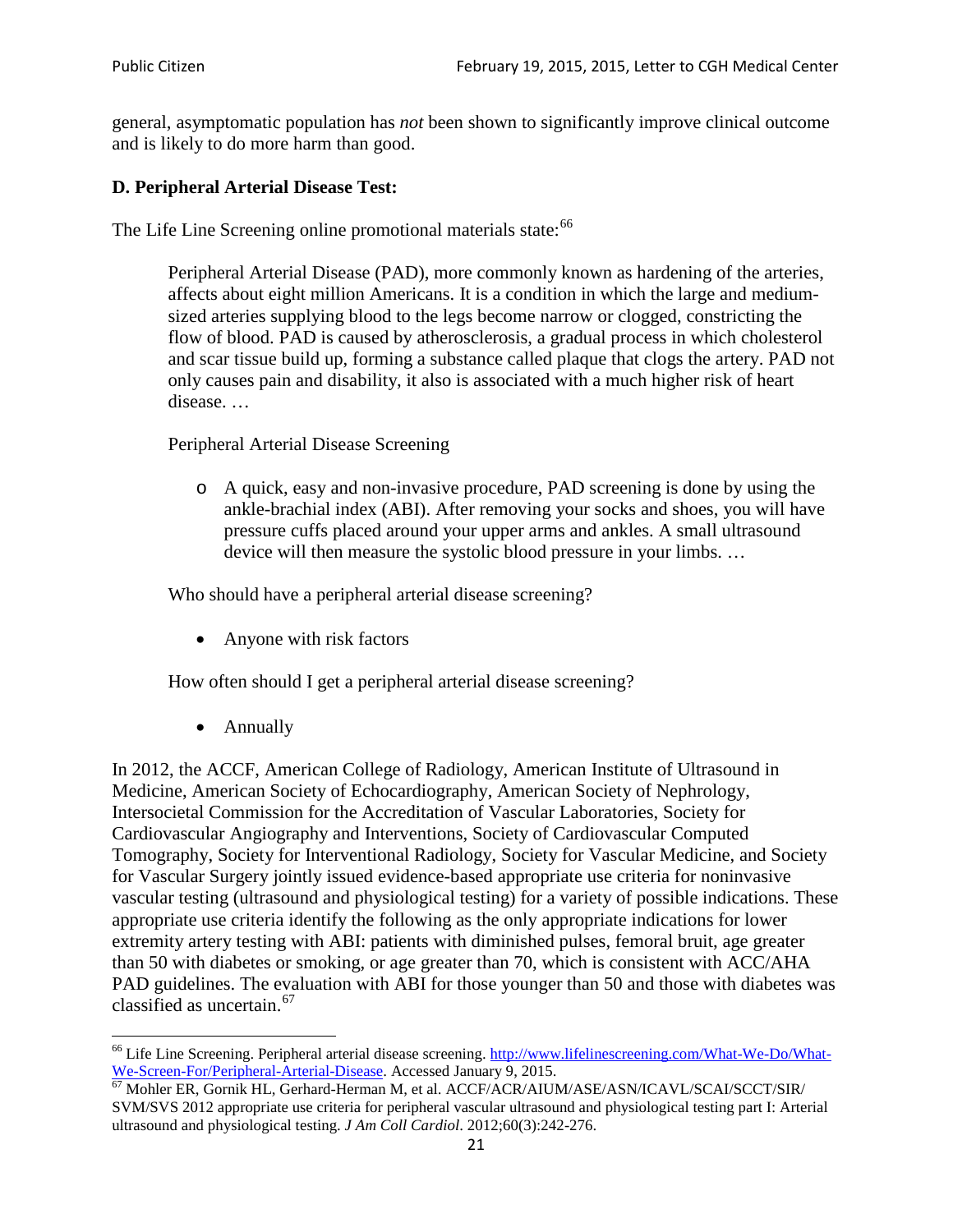In 2013, the USPSTF, based on a systematic review of the scientific literature,<sup>[68](#page-21-0)</sup> issued a grade I statement on ABI testing, concluding that the current evidence is *insufficient* to assess the balance of benefits and harms of screening for peripheral artery disease and cardiovascular disease risk assessment with ABI in adults.<sup>[69](#page-21-1)</sup> In making this statement, the USPSTF noted the following regarding its assessment of the possible benefits and harms of ABI screening:

### **Benefits of Detection and Early Treatment**

The USPSTF found no evidence that screening for and treatment of PAD in asymptomatic patients leads to clinically important benefits. It also reviewed the potential benefits of adding the ABI to the Framingham Risk Score (FRS) and found evidence that this results in some patient risk reclassification; however, how often the reclassification is appropriate or whether it results in improved clinical outcomes is not known.

Determining the overall benefit of ABI testing requires not only evidence on appropriate risk reclassification but also evidence that this reclassification leads to treatments shown to improve clinical outcomes. One randomized trial found that aspirin did not reduce [cardiovascular disease] events in patients with a low ABI. No studies assessed the effect of lipid-lowering therapy or other cardiovascular risk reduction interventions in patients with asymptomatic PAD and no known diagnosis of [cardiovascular disease] or diabetes. The USPSTF found inadequate evidence that early treatment of screen-detected PAD leads to improvement in clinical outcomes.

### **Harms of Detection and Early Treatment**

The USPSTF found no studies addressing the magnitude of harms of screening for PAD with the ABI; however, the direct harms to the patient of screening itself, beyond the time needed for the test, are probably minimal. Other harms resulting from testing may include false-positive results, exposure to gadolinium or contrast dye if magnetic resonance angiography (MRA) or computed tomography angiography (CTA) is used to confirm diagnosis, anxiety, labeling, and opportunity costs.

The USPSTF found inadequate evidence on the harms of early treatment of screendetected PAD. One study showed that low-dose aspirin treatment in asymptomatic patients with a low ABI may increase bleeding. Additional harms associated with treatment include use of unnecessary medications (or higher doses) and their resulting adverse effects and discontinuation of medications known to be effective in patients with established coronary artery disease (CAD) if the patient is reclassified to a lower risk category on the basis of a normal ABI.

We are not aware of any major medical professional organization that endorses such screening for peripheral vascular disease with ABI in the general asymptomatic population.

Moreover, treatment benefits for asymptomatic individuals with screen-detected PAD are not well established, and there appear to be no studies that directly assess the impact of screening

<span id="page-21-0"></span><sup>&</sup>lt;sup>68</sup> Lin JS, Olson CM, Johnson ES, Whitlock EP. The ankle-brachial index for peripheral artery disease screening and cardiovascular disease prediction among asymptomatic adults: A systematic evidence review for the U.S. Preventive Services Task Force. *Ann Intern Med.* 2013;159(5):333-341.<br><sup>69</sup> Moyer VA, U.S. Preventive Services Task Force. Screening for peripheral artery disease and cardiovascular

<span id="page-21-1"></span>disease risk assessment with the ankle–brachial index in adults: U.S. Preventive Service Task Force recommendation statement. *Ann Intern Med.* 2013;159(5):342-348.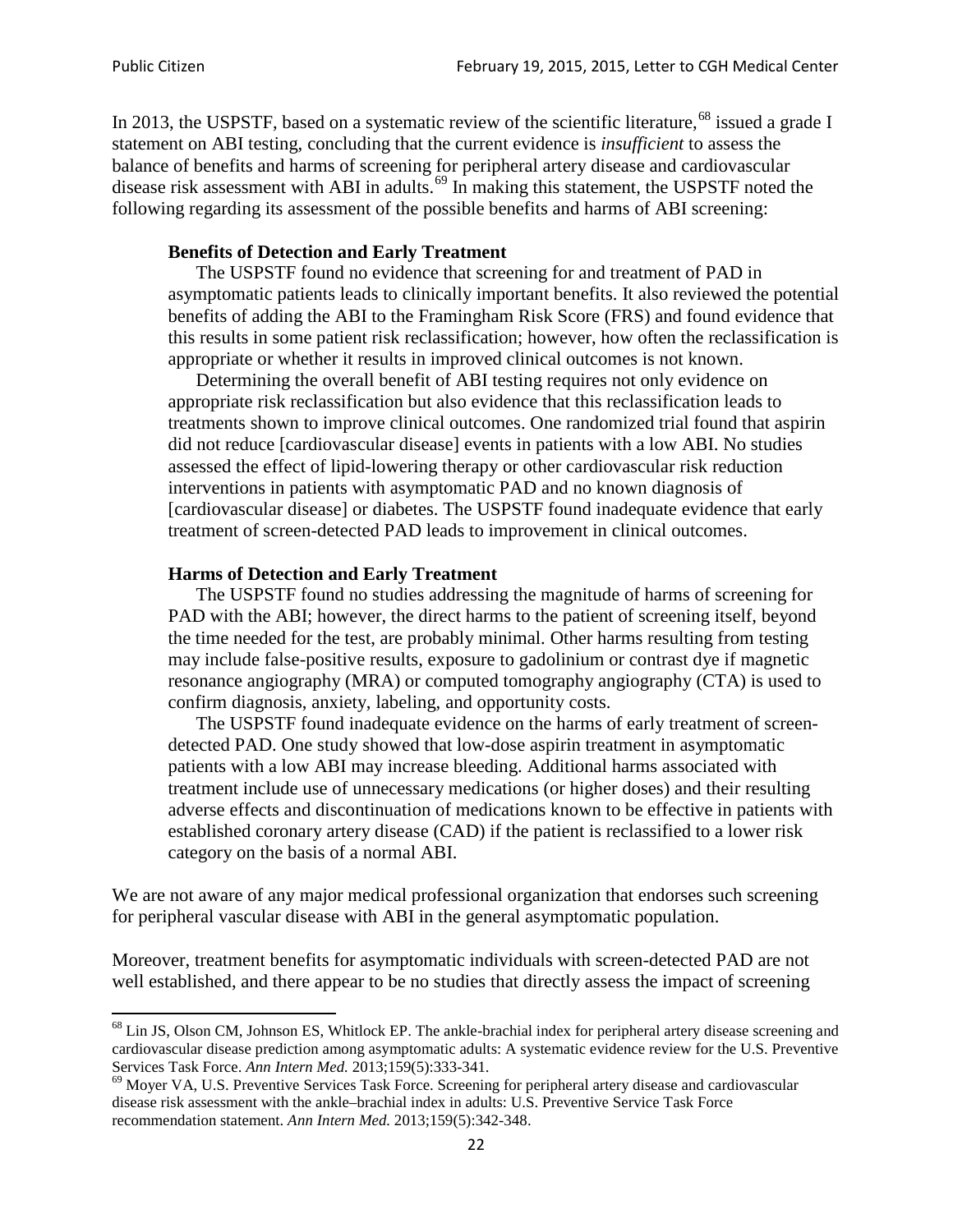unselected adults (or generally asymptomatic adults) with ABI on cardiovascular disease or PAD health outcomes.<sup>[70](#page-22-0)</sup>

## **E. Osteoporosis Screening/Bone Density Test**

The Life Line Screening online promotional materials state: $71$ 

Osteoporosis is a disease in which bone becomes extremely fragile. Bone is a complex living tissue that can be weakened by poor diet and lack of exercise.

As we age, bones begin to break down faster than new bone can be formed. Osteoporosis removes minerals from bones until they become so weak and brittle that they fracture very easily. Actions such as bending to pick up a newspaper, lifting a vacuum, or even coughing can cause a fracture. Some fractures, such as hip fractures, may require hospitalization or major surgery, and may result in disability or even death.

Screening for Osteoporosis

• An easy and painless procedure, an osteoporosis screening requires you to place your foot in an ultrasound device called a bone densitometer. This device then measures the bone mineral density [BMD] of your heel. The heel is measured because its bone is similar to that found in the hip, where fractures most often occur. …

Who should have an Osteoporosis screening?

• Anyone who has the risk factors associated with the disease ...

How often should I get an Osteoporosis screening?

• Annually

Several major medical professional organizations affirmatively recommend screening for osteoporosis in *certain high-risk individuals*, but we are not aware of any major medical professional organization that endorses such screening *annually* for any group of individuals.

In 2008, the American College of Physicians issued the following evidence-based recommendation for osteoporosis screening in men: $^{72}$  $^{72}$  $^{72}$ 

(1) Clinicians should periodically perform individualized assessment of risk factors for osteoporosis in older men (Grade: strong recommendation; moderate-quality evidence).

<span id="page-22-0"></span><sup>70</sup> [Lin JS,](http://www.ncbi.nlm.nih.gov/pubmed?term=Lin%20JS%5BAuthor%5D&cauthor=true&cauthor_uid=24156115) [Olson CM,](http://www.ncbi.nlm.nih.gov/pubmed?term=Olson%20CM%5BAuthor%5D&cauthor=true&cauthor_uid=24156115) [Johnson ES,](http://www.ncbi.nlm.nih.gov/pubmed?term=Johnson%20ES%5BAuthor%5D&cauthor=true&cauthor_uid=24156115) et al. *The Ankle Brachial Index for Peripheral Artery Disease Screening and Cardiovascular Disease Prediction in Asymptomatic Adults: A Systematic Evidence Review for the U.S. Preventive Services Task Force*. Rockville, MD: Agency for Healthcare Research and Quality; 2013.<br>http://www.ncbi.nlm.nih.gov/books/NBK164524. Accessed December 29, 2014.

<span id="page-22-1"></span> $\frac{1}{71}$  Life Line Screening. Osteoporosis screening/bone density test. [http://www.lifelinescreening.com/What-We-](http://www.lifelinescreening.com/What-We-Do/What-We-Screen-For/Osteoporosis)[Do/What-We-Screen-For/Osteoporosis.](http://www.lifelinescreening.com/What-We-Do/What-We-Screen-For/Osteoporosis) Accessed January 9, 2015. <sup>72</sup> Qaseem A, Snow V, Shekelle P, et al. Screening for osteoporosis in men: A clinical practice guideline from the

<span id="page-22-2"></span>American College of Physicians. *Ann Intern Med*. 2008;148(9):680-4.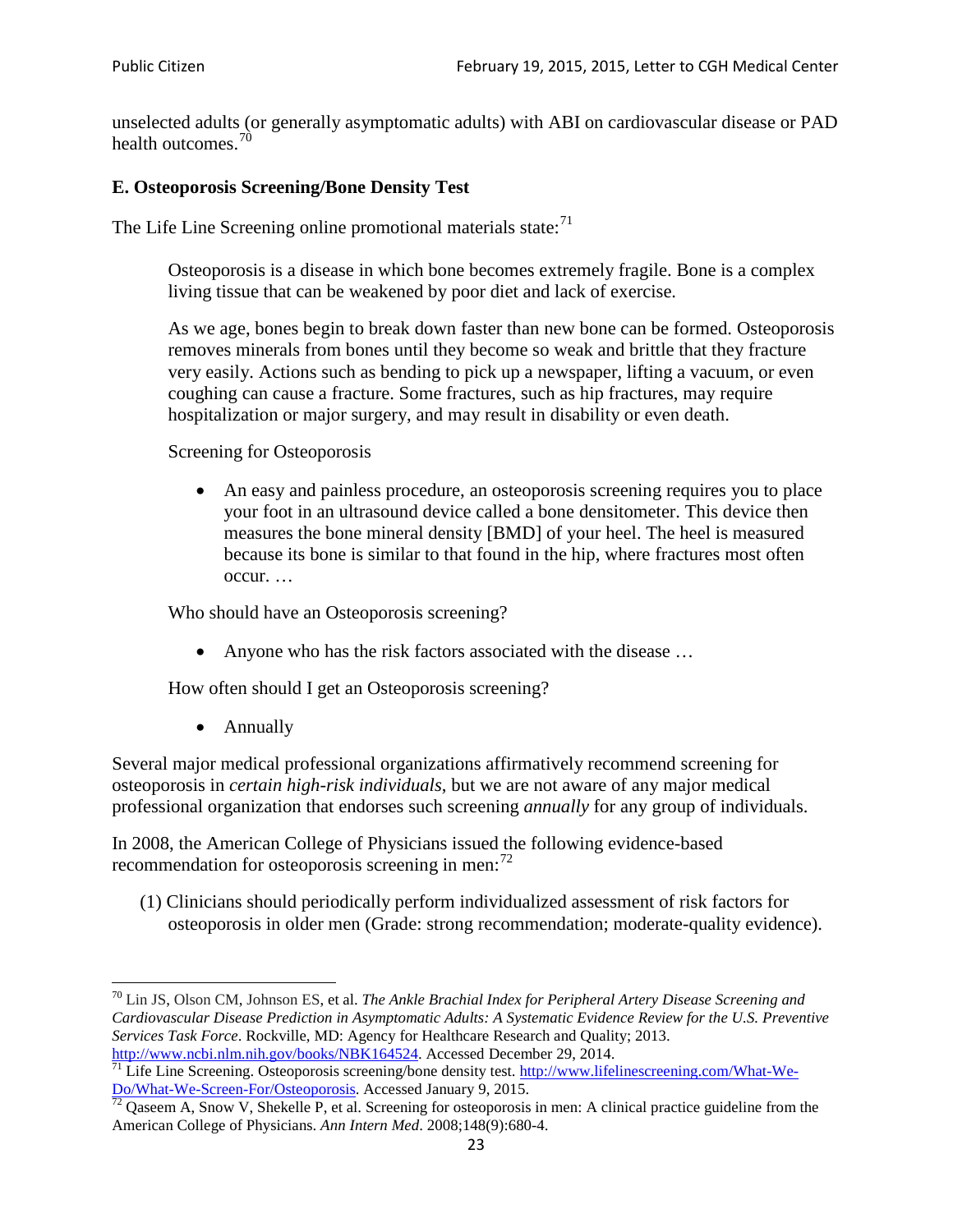A careful assessment of risk for osteoporosis in men is important. The appropriate age to start risk assessment is uncertain. However, by age 65 years, at least 6% of men have DXA [dual-energy X-ray absorptiometry]-determined osteoporosis, therefore, assessment of risk factors before this age is reasonable. Factors that increase the risk for osteoporosis in men include age (>70 years), low body weight (body mass index <20 to 25 kg/m2), weight loss  $\langle$  >10% [compared with the usual young or adult weight or weight loss in recent years]), physical inactivity (participates in no physical activities on a regular basis [walking, climbing stairs, carrying weights, housework, or gardening]), corticosteroid use, androgen deprivation therapy, and previous fragility fracture. Risk assessments should be updated periodically for men who choose not to be screened.

(2) Clinicians should obtain DXA for men who are at increased risk for osteoporosis and are candidates for drug therapy (Grade: strong recommendation; moderate-quality evidence).

Bone density measurement with DXA is the accepted reference standard for diagnosing osteoporosis in men. Men who are at increased risk for osteoporosis are candidates for DXA. Little evidence about alternatives to DXA exists. The 2 most studied methods are quantitative ultrasonography (usually of the calcaneus) and the OST [Osteoporosis Self-Assessment Tool]. Available evidence indicates that neither alternative is sufficiently sensitive or specific at predicting DXA-determined bone mass to be recommended as a substitute for DXA. Although 1 study has demonstrated a strong relationship between calcaneal ultrasonography and subsequent fracture, until treatment trials establish the effectiveness of therapy for osteoporosis diagnosed by ultrasonography rather than DXA, the role of ultrasonography in initiating therapy remains uncertain. No studies have evaluated the optimal intervals for repeated screening by using BMD measurement with DXA.

The evidence review showed that calcaneal ultrasonography predicts DXA-determined osteoporosis only modestly well. However, more important, it was a strong predictor of fracture in men. This may be because ultrasonography identifies other bone properties, such as bone quality, which may not be identified on DXA. Because treatment trials have not measured the effectiveness of therapy for osteoporosis diagnosed by ultrasonography rather than DXA, the role of ultrasonography in diagnosis remains uncertain.

In 2011, the USPSTF issued the following updated evidence-based recommendations for osteoporosis screening:<sup>[73](#page-23-0)</sup>

(1) A grade B recommendation for screening for osteoporosis in women aged 65 years or older and in younger women whose fracture risk is equal to or greater than that of a 65 year-old white woman who has no additional risk factors. In making this a grade B recommendation, the USPSTF offered the following rationale:

> No controlled studies have evaluated the effect of screening for osteoporosis on fracture rates or fracture-related morbidity or mortality.

<span id="page-23-0"></span><sup>&</sup>lt;sup>73</sup> U.S. Preventive Services Task Force. Screening for osteoporosis: U.S. Preventive Services Task Force recommendation statement. *Ann Intern Med*. 2011;154(5):356-364.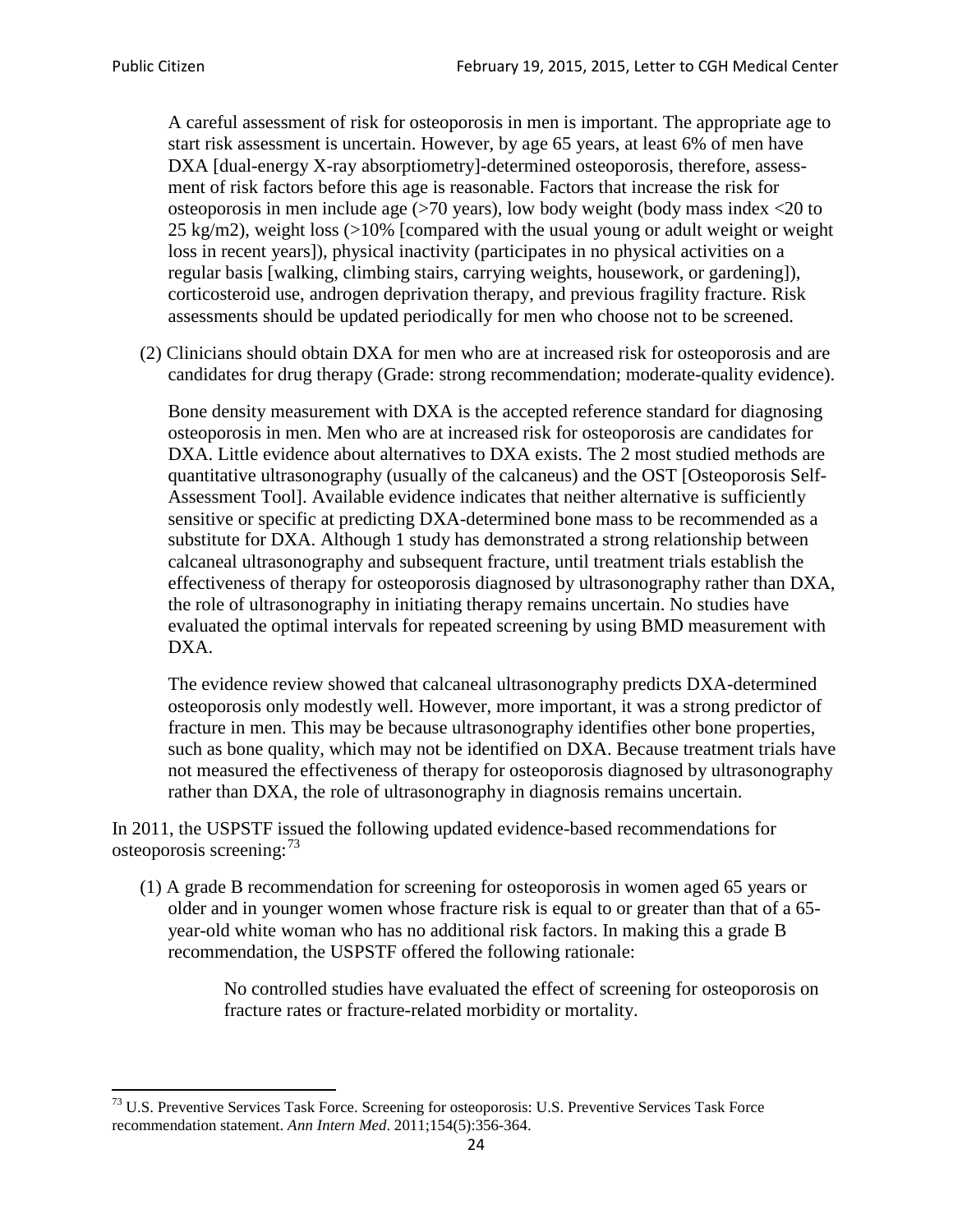In postmenopausal women who have no previous osteoporotic fractures, the USPSTF found convincing evidence that drug therapies reduce the risk for fractures. In women aged 65 years or older and in younger women whose fracture risk is equal to or greater than that of a 65-year-old white woman who has no additional risk factors, the USPSTF judged that the benefit of treating screeningdetected osteoporosis is at least moderate.

(2) An I statement concluding that the current evidence is insufficient to assess the balance of benefits and harms of screening for osteoporosis in men.

> Because of the lack of relevant studies, the USPSTF found inadequate evidence that drug therapies reduce the risk for fractures in men who have no previous osteoporotic fractures. The USPSTF identified the absence of randomized trials of primary fracture prevention in men who have osteoporosis as a critical gap in the evidence.

The USPSTF concludes that for men, evidence of the benefits of screening for osteoporosis is lacking and the balance of benefits and harms cannot be determined.

In discussing how often women should be screened for osteoporosis, the USPSTF noted the following: $74$ 

The potential value of rescreening women whose initial screening test did not detect osteoporosis is to improve fracture risk prediction. Evidence is lacking about optimal intervals for repeated screening and whether repeated screening is necessary in a woman with normal BMD. Because of limitations in the precision of testing, a minimum of 2 years may be needed to reliably measure a change in BMD; however, longer intervals may be necessary to improve fracture risk prediction. A prospective study of 4124 women aged 65 years or older found that neither repeated BMD measurement nor the change in BMD after 8 years was more predictive of subsequent fracture risk than the original measurement.

In 2012, the American College of Obstetricians and Gynecologists (ACOG) issued the following updated evidence-based recommendations on screening women for osteoporosis:<sup>[75](#page-24-1)</sup>

Bone density screening for women should begin at age 65 years. DXA absorptiometry screening can be used selectively for women younger than 65 years if they are postmenopausal and have other significant risk factors for osteoporosis or fracture.

Regarding how often women should be screened for osteoporosis, the ACOG recommended the following: $^{76}$  $^{76}$  $^{76}$ 

(1) In the absence of new risk factors, DXA screening should not be performed more frequently than every 2 years.

<span id="page-24-2"></span><span id="page-24-1"></span><span id="page-24-0"></span><sup>74</sup> *Ibid.* <sup>75</sup> American College of Obstetricians and Gynecologists. Osteoporosis. September 17, 2012. [http://www.guideline.gov/content.aspx?id=38413#Section420.](http://www.guideline.gov/content.aspx?id=38413#Section420) Accessed January 7, 2015.<br><sup>76</sup> *Ibid.*